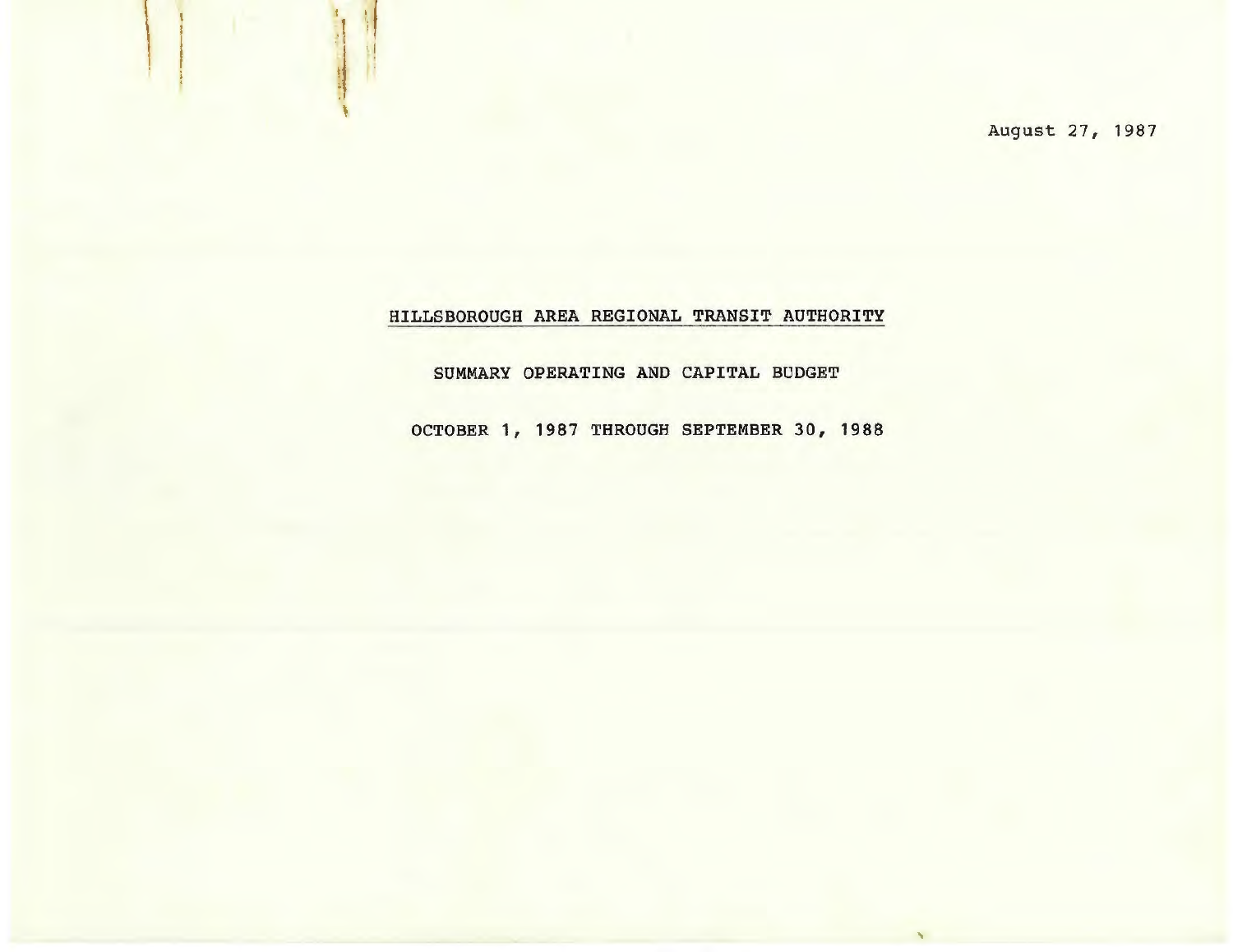#### HILLSBOROUGH AREA REGIONAL TRANSI'r AUTHORITY SUMMARY OPERATING AND CAPITAL BUDGET OCTOBER 1, 1987 THROUGH SEPTEMBER 30, 1988

|                                 | <b>FY86</b><br><b>ACTUAL</b> | <b>FY87</b><br><b>ADOPTED</b><br><b>BUDGET</b> | <b>FY87</b><br>PROJECTED<br>YEAR END | <b>FY88</b><br>PROPOSED<br><b>BUDGET</b> |
|---------------------------------|------------------------------|------------------------------------------------|--------------------------------------|------------------------------------------|
| OPERATING BUDGET                |                              |                                                |                                      |                                          |
| Revenues                        |                              |                                                |                                      |                                          |
| Passenger Fares                 | \$3,802,839                  | \$4,100,000                                    | \$3,625,000                          | \$3,904,000                              |
| Charter Revenues                | 124,356                      | 60,000                                         | 125,000                              | 60,000                                   |
| Other System Revenue            | 247,143                      | 235,000                                        | 235,000                              | 225,000                                  |
| Sub-Total System Revenue        | \$4,174,338                  | \$4,395,000                                    | \$3,985,000                          | \$4,189,000                              |
| Ad Valorem Tax Revenue          | \$6,076,094                  | \$7,202,424                                    | \$7,250,000                          | \$7,919,765                              |
| Current Use of Fund Balance     | 181,514                      | 72,000                                         | 72,000                               | 400,000                                  |
| UMTA Operating Revenue          | 2,672,373                    | 2,192,700                                      | 2,304,400                            | 2,362,400                                |
| State Operating Revenue         | 795,669                      | 1,040,000                                      | 850,000                              | 1,042,500                                |
| Sub-Total System Subsidy        | \$9,725,650                  | \$10,507,124                                   | \$10,476,400                         | \$11,724,665                             |
| TOTAL OPERATING REVENUE         | \$13,899,988                 | \$14,902,124                                   | \$14,461,400                         | \$15,913,665                             |
| Expenses                        |                              |                                                |                                      |                                          |
| Direct Labor:                   |                              |                                                |                                      |                                          |
| Administration                  | \$1,149,764                  | \$1,287,913                                    | \$1,252,345                          | \$1,398,300                              |
| Transportation                  | 4,196,004                    | 4,681,291                                      | 4,446,229                            | 5,031,105                                |
| Maintenance                     | 941,103                      | 1,159,260                                      | 968,601                              | 1,082,320                                |
| Fringe Benefits                 | 3,036,473                    | 3,102,258                                      | 3,170,843                            | 3,641,880                                |
| Fuel and Oil                    | 1,375,713                    | 1,515,485                                      | 1,049,250                            | 1,335,555                                |
| Outside Services                | 238,787                      | 341,250                                        | 298,000                              | 464,280                                  |
| Parts and Supplies              | 1,083,176                    | 1,045,620                                      | 1,042,100                            | 1,031,000                                |
| Insurance Premiums              | 541,422                      | 100,000                                        | 78,750                               | 85,000                                   |
| Transfer to Self-Insurance Fund | 180,000                      | 555,000                                        | 576,250                              | 575,000                                  |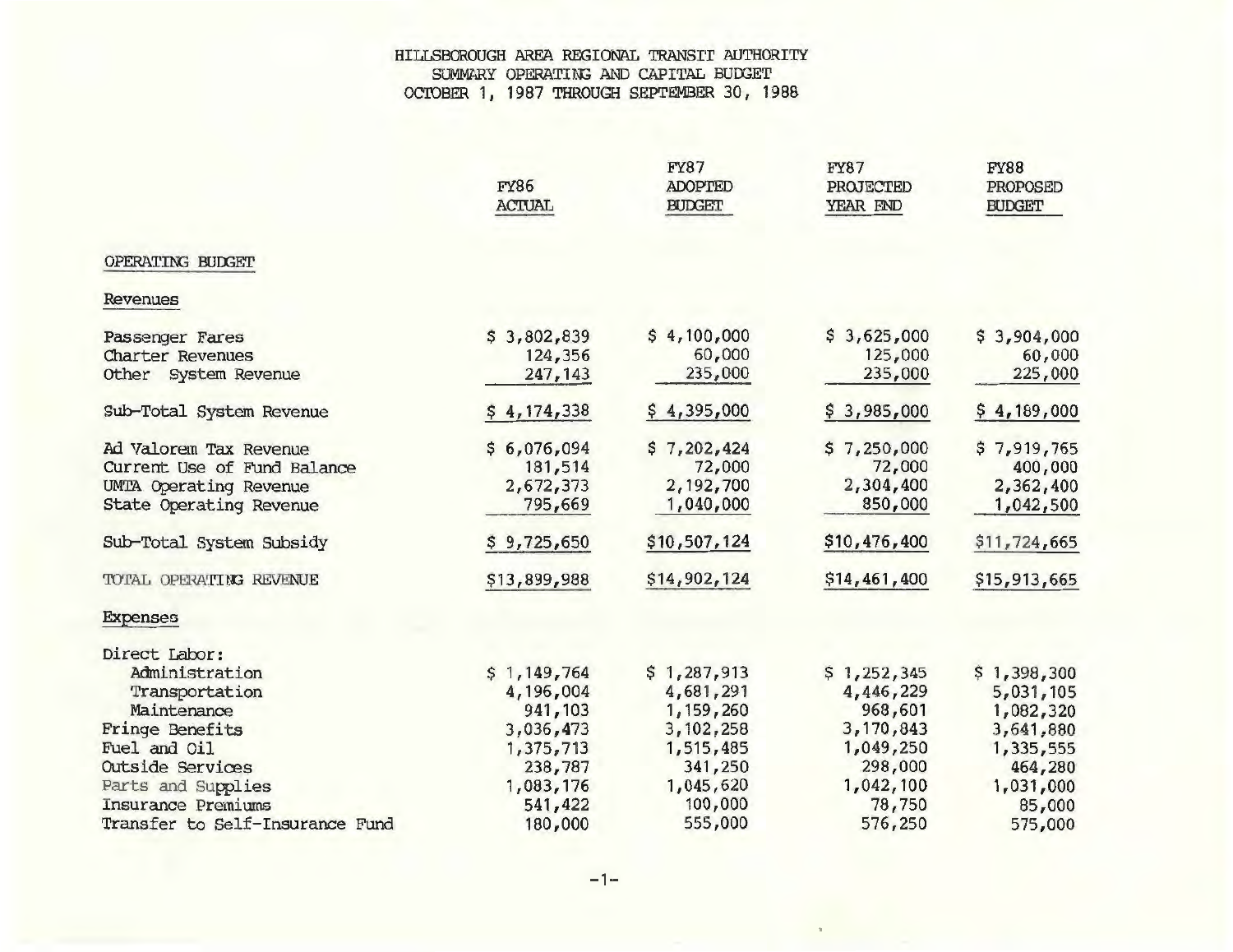|                                 | <b>FY86</b><br><b>ACTUAL</b> | <b>FY87</b><br><b>ADOPTED</b><br><b>BUDGET</b> | <b>FY87</b><br><b>PROJECTED</b><br>YEAR END | <b>FY88</b><br>PROPOSED<br><b>BUDGET</b> |
|---------------------------------|------------------------------|------------------------------------------------|---------------------------------------------|------------------------------------------|
| Tax Collector & Property        |                              |                                                |                                             |                                          |
| Appraiser Fees                  | 194,620<br>Ś                 | \$<br>261,500                                  | \$<br>231,080                               | \$<br>252,840                            |
| Utilities                       | 155,270                      | 157,250                                        | 158,900                                     | 162,500                                  |
| Marketing & Promotion           | 240,872                      | 256,000                                        | 226,800                                     | 324,700                                  |
| <b>Legal</b>                    | 86,194                       | 65,000                                         | 130,000                                     | 100,000                                  |
| Other Operating Expenses        | 246,986                      | 286,397                                        | 253,425                                     | 285, 185                                 |
| 13(c) Back Pension Payment      | 87,900                       | 87,900                                         | 87,900                                      | 144,000                                  |
| TOTAL OPERATING EXPENSES        | \$13,754,284                 | \$14,902,124                                   | \$13,966,573                                | \$15,913,665                             |
| CAPITAL BUDGET                  |                              |                                                |                                             |                                          |
| Revenues:                       |                              |                                                |                                             |                                          |
| <b>UMTA</b>                     |                              | \$2,936,843                                    | \$2,936,844                                 | \$6,232,720                              |
| <b>FDOT</b>                     |                              | 428,275                                        | 428,275                                     | 888,120                                  |
| HART - Ad Valorem Taxes         |                              | 428,276                                        | 428,275                                     | 888,120                                  |
| TOTAL CAPITAL REVENUE           |                              | \$3,793,394                                    | \$3,793,394                                 | \$8,008,960                              |
| <b>Expenditures:</b>            |                              |                                                |                                             |                                          |
| Downtown Terminals & Transitway |                              | \$1,957,440                                    | \$1,957,440                                 | \$3,488,960                              |
| 20 Buses & Related Equipment    |                              | $-0-$                                          | $-0-$                                       | 3,020,000                                |
| Maintenance Facility Expansion  |                              | $-0-$                                          | $-0-$                                       | 1,500,000                                |
| System Support Equipment        |                              | 725,000                                        | 725,000                                     | $-0-$                                    |
| Major Bus Components            |                              | 112,865                                        | 112,865                                     | $-0-$                                    |
| Facility Rehabilitation &       |                              |                                                |                                             |                                          |
| Additional Land                 |                              | 880,954                                        | 880,954                                     | $-0-$                                    |
| Add to 27 Bus Grant             |                              | 117,135                                        | 117,135                                     | $-0-$                                    |
| TOTAL CAPITAL EXPENDITURES      |                              | \$3,793,394                                    | \$3,793,394                                 | \$8,008,960                              |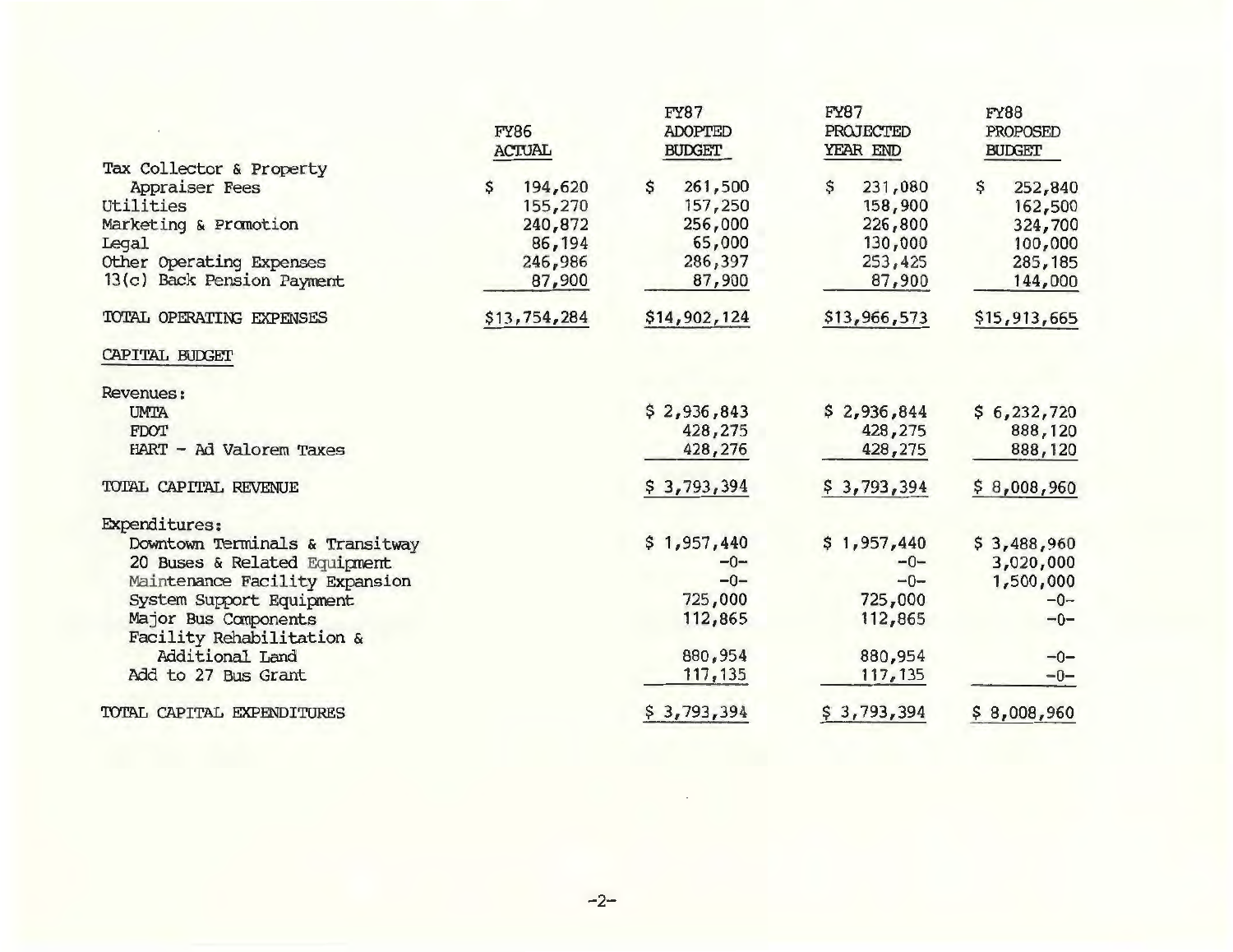|                                    | <b>FY86</b><br><b>ACTUAL</b> |       | <b>FY87</b><br><b>ADOPTED</b><br><b>BUDGET</b> |              | <b>FY87</b><br><b>PROJECTED</b><br>YEAR END | <b>FY88</b><br>PROPOSED<br><b>BUDGET</b> |  |
|------------------------------------|------------------------------|-------|------------------------------------------------|--------------|---------------------------------------------|------------------------------------------|--|
| <b>BUDGETED RESERVES:</b>          |                              |       |                                                |              |                                             |                                          |  |
| Ad Valorem Tax Revenue             |                              | $-0-$ |                                                | 56,000       | 56,000                                      | 345,000<br>s                             |  |
| Operating Reserve                  | ℯ                            | $-0-$ |                                                | 56,000       | 56,000                                      | 345,000<br>s                             |  |
| TOTAL OPERATING AND CAPITAL BUDGET |                              |       |                                                | \$18,651,518 | \$17,815,967                                | \$24,267,625                             |  |

-3-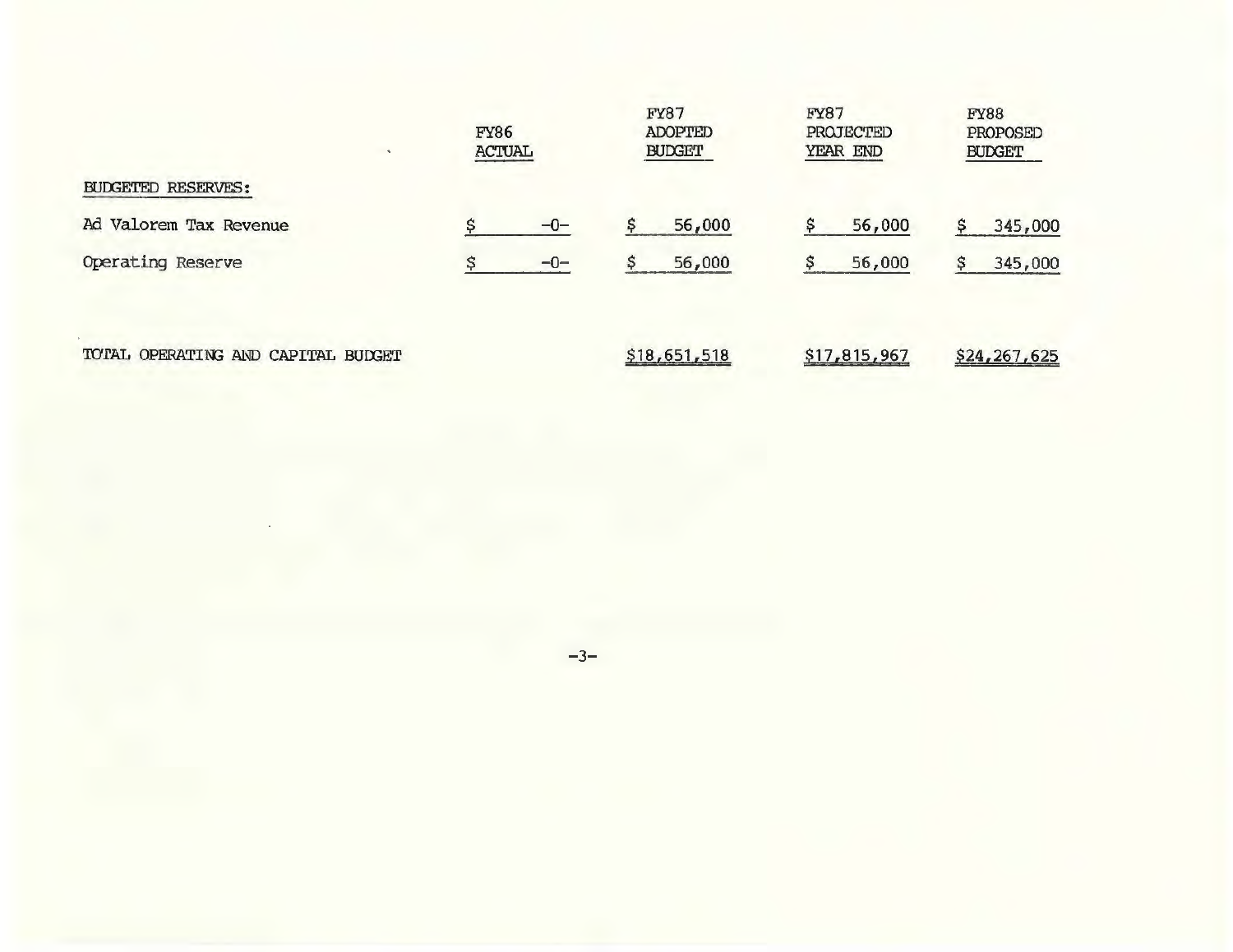August 27, 1987

## HILLSBOROUGH AREA REGIONAL TRANSIT AUTHORITY

## DETAILED OPERATING AND CAPITAL BUDGET

OCTOBER 1, 1987 THROUGH SEPTEMBER 30, 1988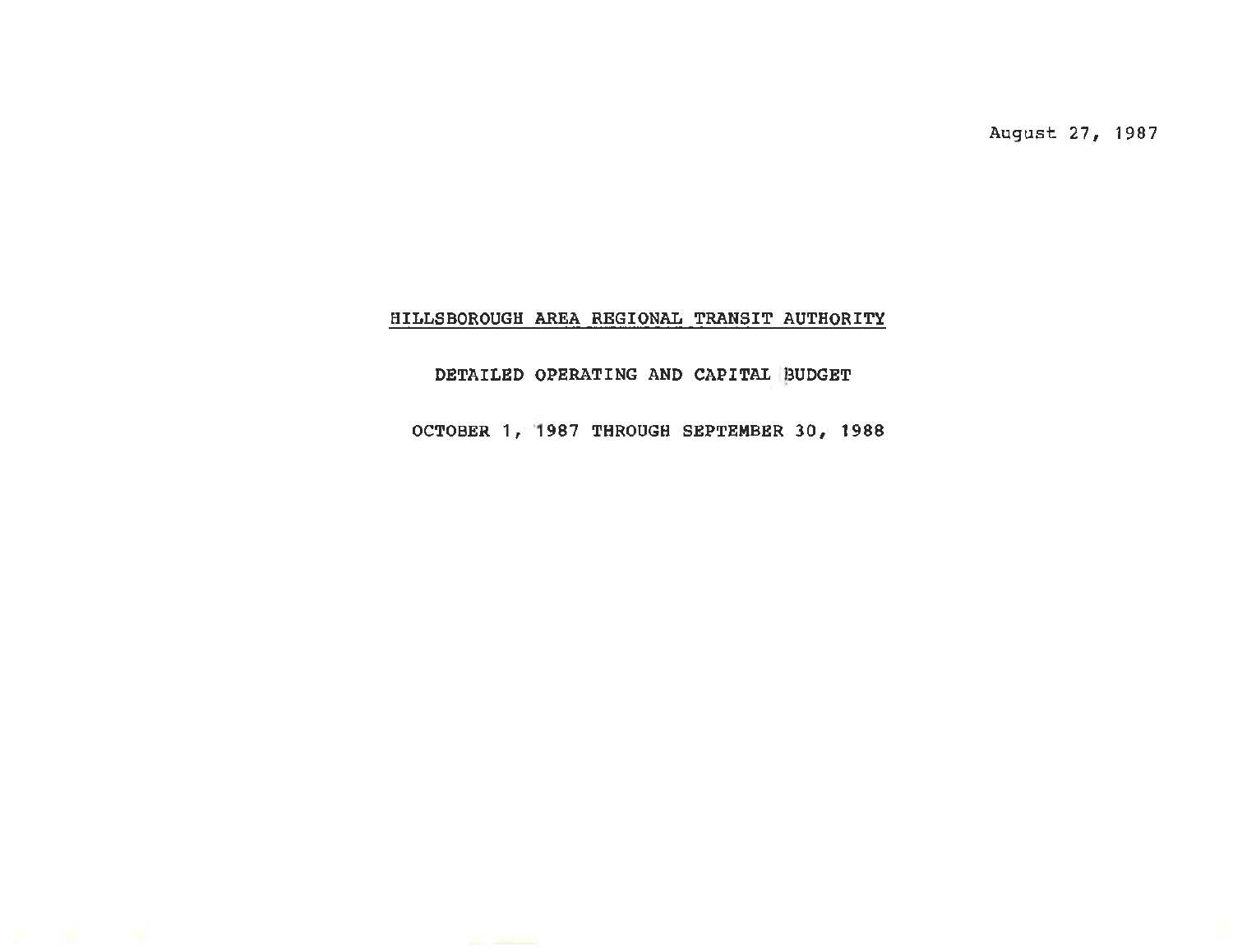### HILLSBOROUGH AREA REGIONAL TRANSI'r AUTHORITY DETAILED OPERATING AND CAPITAL BUDGET OCIOBER 1, 1987 THROUGH SEPTEMBER 30, 1988

|                                                                                                                                                    | <b>FY86</b><br><b>ACTUAL</b>                                                     | <b>FY87</b><br><b>ADOPTED</b><br><b>BUDGET</b>                                  | <b>FY87</b><br>PROJECTED<br>YEAR END                                            | <b>FY88</b><br>PROPOSED<br><b>BUDGET</b>                                        |
|----------------------------------------------------------------------------------------------------------------------------------------------------|----------------------------------------------------------------------------------|---------------------------------------------------------------------------------|---------------------------------------------------------------------------------|---------------------------------------------------------------------------------|
| OPERATING REVENUES:                                                                                                                                |                                                                                  |                                                                                 |                                                                                 |                                                                                 |
| Passenger Fares:                                                                                                                                   |                                                                                  |                                                                                 |                                                                                 |                                                                                 |
| Full Fares<br>Transfers<br>Elderly and Handicapped<br><b>Students</b><br><b>HARTSaver Passes</b><br>Social Service Passes<br>Total Passenger Fares | \$2,959,992<br>192, 245<br>148,337<br>64,965<br>401,704<br>35,596<br>\$3,802,839 | \$3,241,945<br>204,750<br>140,805<br>65,000<br>420,000<br>27,500<br>\$4,100,000 | \$2,755,000<br>199,375<br>200,500<br>60,875<br>384,250<br>25,000<br>\$3,625,000 | \$2,975,000<br>220,000<br>228,000<br>65,000<br>390,000<br>26,000<br>\$3,904,000 |
| Other System Generated Revenues:                                                                                                                   |                                                                                  |                                                                                 |                                                                                 |                                                                                 |
| Charter Service<br>Investment Income<br>Miscellaneous Revenues                                                                                     | 124,356<br>218,834<br>28,309                                                     | \$<br>60,000<br>225,000<br>10,000                                               | \$<br>125,000<br>210,000<br>25,000                                              | \$<br>60,000<br>210,000<br>15,000                                               |
| Total Other Revenues                                                                                                                               | 371,499<br>Ş                                                                     | 295,000                                                                         | 360,000                                                                         | 285,000<br>\$                                                                   |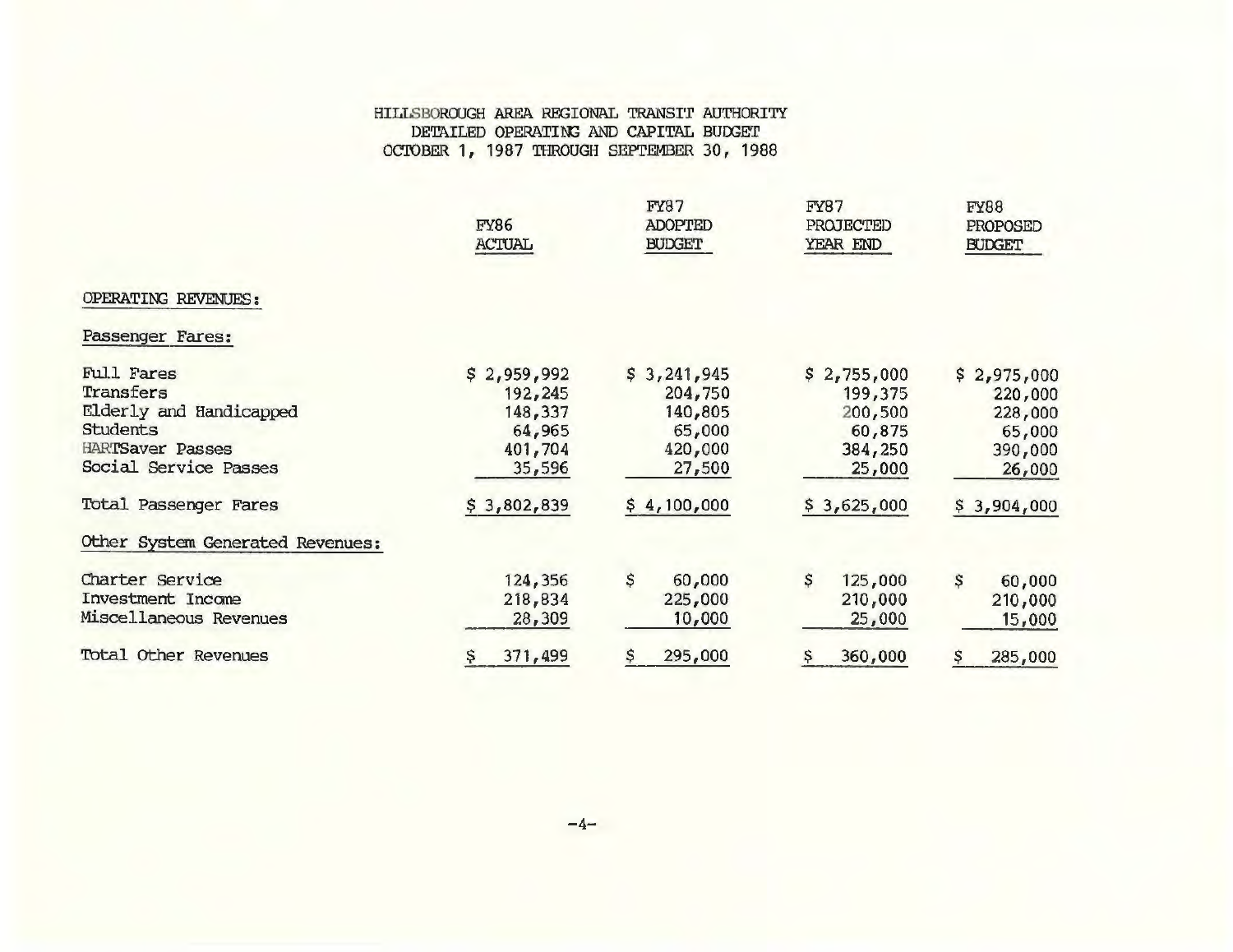| System Subsidy:                                                                                                                           | <b>FY86</b><br><b>ACTUAL</b>                             | <b>FY87</b><br><b>ADOPTED</b><br><b>BUDGET</b>            | <b>FY87</b><br>PROJECTED<br>YEAR END                    | <b>FY88</b><br>PROPOSED<br><b>BUDGET</b>                    |
|-------------------------------------------------------------------------------------------------------------------------------------------|----------------------------------------------------------|-----------------------------------------------------------|---------------------------------------------------------|-------------------------------------------------------------|
| Ad Valorem Receipts<br>Current Use of Fund Balance<br>State Operating Assistance<br>UMTA Operating Assistance<br>UMTA Planning Assistance | \$6,076,094<br>181,514<br>795,669<br>2,654,373<br>18,000 | \$7,202,424<br>72,000<br>1,040,000<br>2,182,700<br>10,000 | \$7,250,000<br>72,000<br>850,000<br>2,294,400<br>10,000 | \$7,919,765<br>400,000<br>1,042,500<br>2,234,400<br>128,000 |
| Total System Subsidy                                                                                                                      | \$9,725,650                                              | \$10,507,124                                              | \$10,476,400                                            | \$11,724,665                                                |
| TOTAL OPERATING REVENUES                                                                                                                  | \$13,899,988                                             | \$14,902,124                                              | \$14,461,400                                            | \$15,913,665                                                |
| CAPITAL REVENUES:                                                                                                                         |                                                          |                                                           |                                                         |                                                             |
| <b>UMTA</b><br>State DOT<br>Ad Valorem                                                                                                    | \$11,074,530<br>1,769,255<br>1,874,255                   | \$2,936,843<br>428,275<br>428,276                         | \$<br>2,936,844<br>428,275<br>428,275                   | \$6,232,720<br>888,120<br>888,120                           |
| TOTAL CAPITAL REVENUES                                                                                                                    | \$14,718,040                                             | \$3,793,394                                               | \$3,793,3944                                            | \$8,008,960                                                 |
| Ad Valorem Reserves:                                                                                                                      |                                                          |                                                           |                                                         |                                                             |
| Operating Reserves                                                                                                                        | \$<br>$-0-$                                              | \$<br>56,000                                              | \$<br>56,000                                            | 345,000<br>\$.                                              |
| Total Reserves                                                                                                                            | \$<br>$-0-$                                              | 56,000                                                    | 56,000                                                  | \$<br>345,000                                               |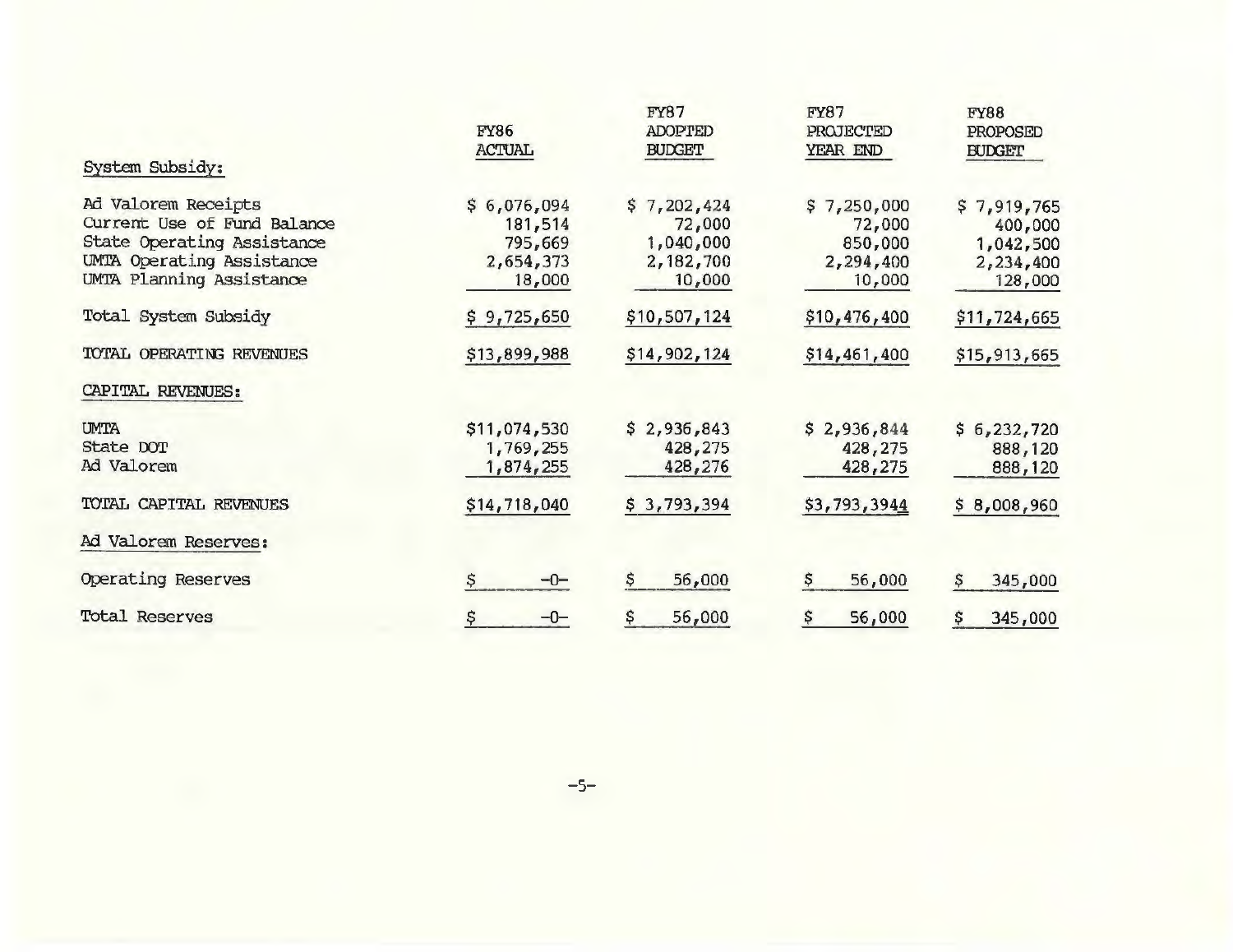|                                      |    | <b>FY86</b><br><b>ACTUAL</b> | <b>FY87</b><br><b>ADOPTED</b><br><b>BUDGET</b> |              | <b>FY87</b><br>PROJECTED<br>YEAR END |              | <b>FY88</b><br>PROPOSED<br><b>BUDGET</b> |              |
|--------------------------------------|----|------------------------------|------------------------------------------------|--------------|--------------------------------------|--------------|------------------------------------------|--------------|
| TOTAL CAPITAL AND OPERATING REVENUES |    |                              |                                                | \$18,651,518 |                                      | \$18,310,794 |                                          | \$24,267,625 |
| OPERATING EXPENDITURES:              |    |                              |                                                |              |                                      |              |                                          |              |
| Operations Division                  |    |                              |                                                |              |                                      |              |                                          |              |
| Operations Administration            |    |                              |                                                |              |                                      |              |                                          |              |
| Salaries                             | \$ | 382,949                      | \$                                             | 408,881      | \$                                   | 357,673      | \$                                       | 402,755      |
| Overtime                             |    | 10,029                       |                                                | 25,000       |                                      | 51,264       |                                          | 10,000       |
| Total Direct Labor                   |    | 392,977                      | \$                                             | 417,214      | \$                                   | 408,937      | \$                                       | 412,755      |
| Social Security                      | Ś  | 28,536                       | \$                                             | 32,786       | \$                                   | 32,599       | \$                                       | 33,270       |
| City Pension                         |    | 3,337                        |                                                | $-0-$        |                                      | $-0-$        |                                          | $-0-$        |
| <b>State Pension</b>                 |    | 50,252                       |                                                | 59,978       |                                      | 60,004       |                                          | 61,140       |
| Medical Insurance                    |    | 38,813                       |                                                | 40,837       |                                      | 35,205       |                                          | 40,410       |
| Life Insurance                       |    | 1,620                        |                                                | 1,647        |                                      | 1,508        |                                          | 1,680        |
| A D & D Insurance                    |    | 315                          |                                                | 321          |                                      | 294          |                                          | 330          |
| Unemployment Compensation            |    | $-0-$                        |                                                | 500          |                                      | $-0-$        |                                          | $-0-$        |
| Worker's Compensation                |    | 3,086                        |                                                | 3,292        |                                      | 8,453        |                                          | 12,700       |
| <b>Sick Leave</b>                    |    | 21,155                       |                                                | 10,330       |                                      | 7,444        |                                          | 8,500        |
| Holiday Pay                          |    | 15,115                       |                                                | 14,500       |                                      | 16,878       |                                          | 17,600       |
| Annual Leave                         |    | 24,790                       |                                                | 15,500       |                                      | 22,084       |                                          | 25,700       |
| Other Paid Absence                   |    | 1,333                        |                                                | 1,000        |                                      | 15           |                                          | 750          |
| Uniforms                             |    | 2,021                        |                                                | 2,400        |                                      | 2,392        |                                          | 2,160        |
| Total Fringe Benefits                | \$ | 190,373                      | \$                                             | 183,091      | \$                                   | 186,876      | \$.                                      | 204,240      |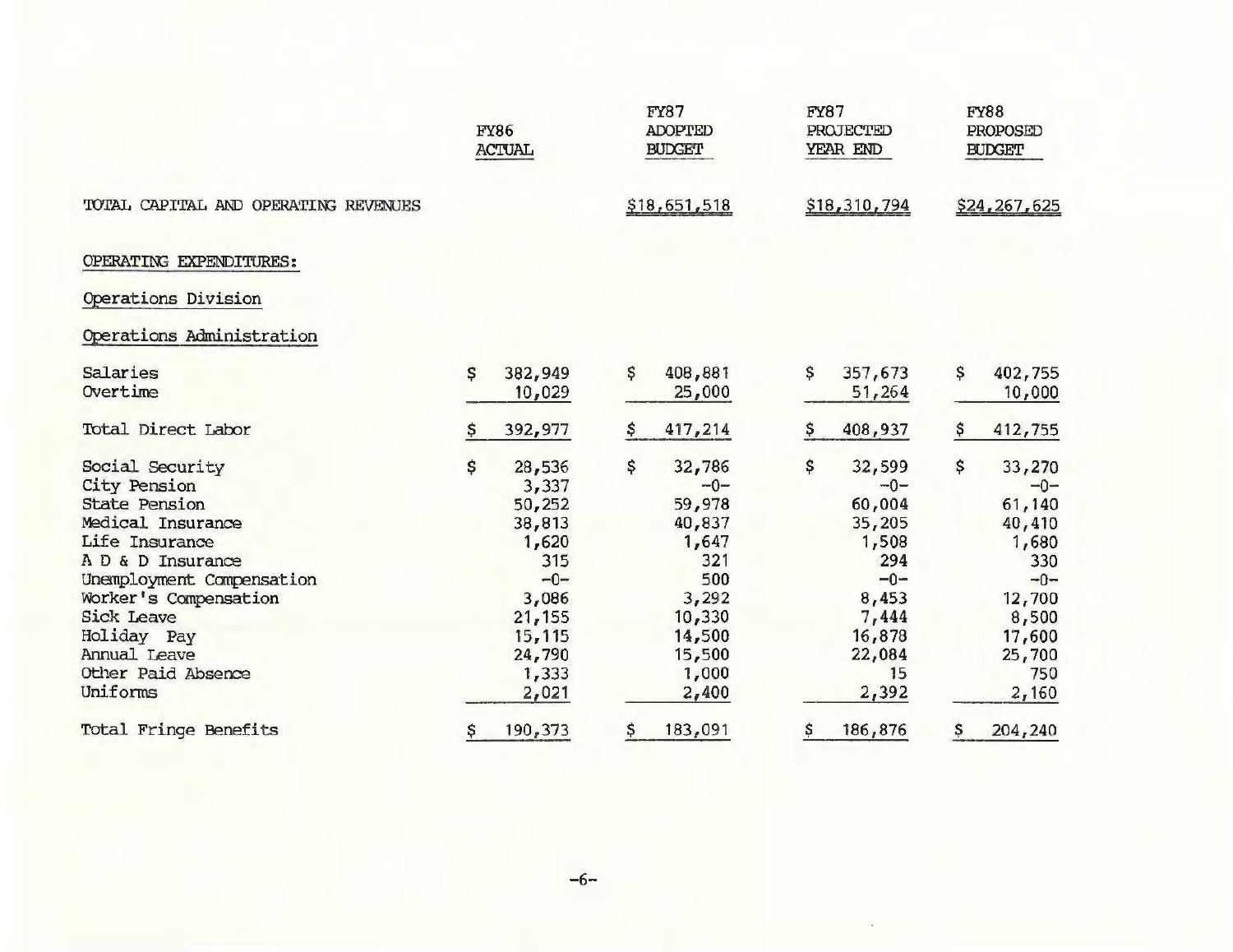|                                              | <b>FY86</b><br><b>ACTUAL</b> | <b>FY87</b><br><b>ADOPTED</b><br><b>BUDGET</b> | <b>FY87</b><br><b>PROJECTED</b><br>YEAR END | <b>FY88</b><br>PROPOSED<br><b>BUDGET</b> |
|----------------------------------------------|------------------------------|------------------------------------------------|---------------------------------------------|------------------------------------------|
| Total Personnel Costs                        | 583,350                      | 600,305<br>Ş                                   | 595,813<br>s                                | 616,995<br>\$                            |
| Security Service<br>Gasoline & Oil for Autos | \$<br>3,370<br>10,106        | \$<br>8,500<br>14,000                          | \$<br>7,800<br>6,550                        | \$<br>12,000<br>7,200                    |
| Total Other Expenses                         | 13,476<br>\$                 | \$<br>22,500                                   | 14,350<br>\$                                | 19,200<br>\$                             |
| Total Operations Administration              | 596,826                      | 622,805<br>\$                                  | 610, 163<br>Ş                               | \$<br>636,195                            |
| <b>Bus Operations</b>                        |                              |                                                |                                             |                                          |
| Report Time<br>Travel Time                   | \$<br>105,445                | \$<br>109,000                                  | \$<br>104,440                               | \$<br>111,405                            |
| Platform Route                               | 105,445<br>3,524,428         | 109,000<br>4,105,574                           | 104,440<br>3,254,190                        | 111,405<br>3,795,855                     |
| Platform Charter                             | 28,393                       | 15,000                                         | 27,500                                      | 15,000                                   |
| Minimum Call Out                             | 74,951                       | 62,500                                         | 66,975                                      | 71,330                                   |
| Weekly Minimum                               | 714                          | 2,000                                          | 8,825                                       | 4,100                                    |
| Overtime                                     | 221,072                      | 459,500                                        | 729,204                                     | 792,500                                  |
| Training Premium Instructor                  | 1,445                        | 1,750                                          | 1,060                                       | 1,750                                    |
| Training Pay for Students                    | 46,531                       | 50,000                                         | 29,240                                      | 34,000                                   |
| Court Witness Pay                            | 877                          | 1,000                                          | 1,000                                       | 1,000                                    |
| Stand By Time                                | 49,082                       | 44,000                                         | 76,530                                      | 50,495                                   |
| Union Business                               | 2,066                        | 800                                            | 3,225                                       | 2,265                                    |
| Other Non-Operator Time                      | 35,555                       | 27,500                                         | 39,600                                      | 40,000                                   |
| Total Direct Labor                           | \$4,196,004                  | \$4,681,291                                    | \$4,446,229                                 | \$5,031,105                              |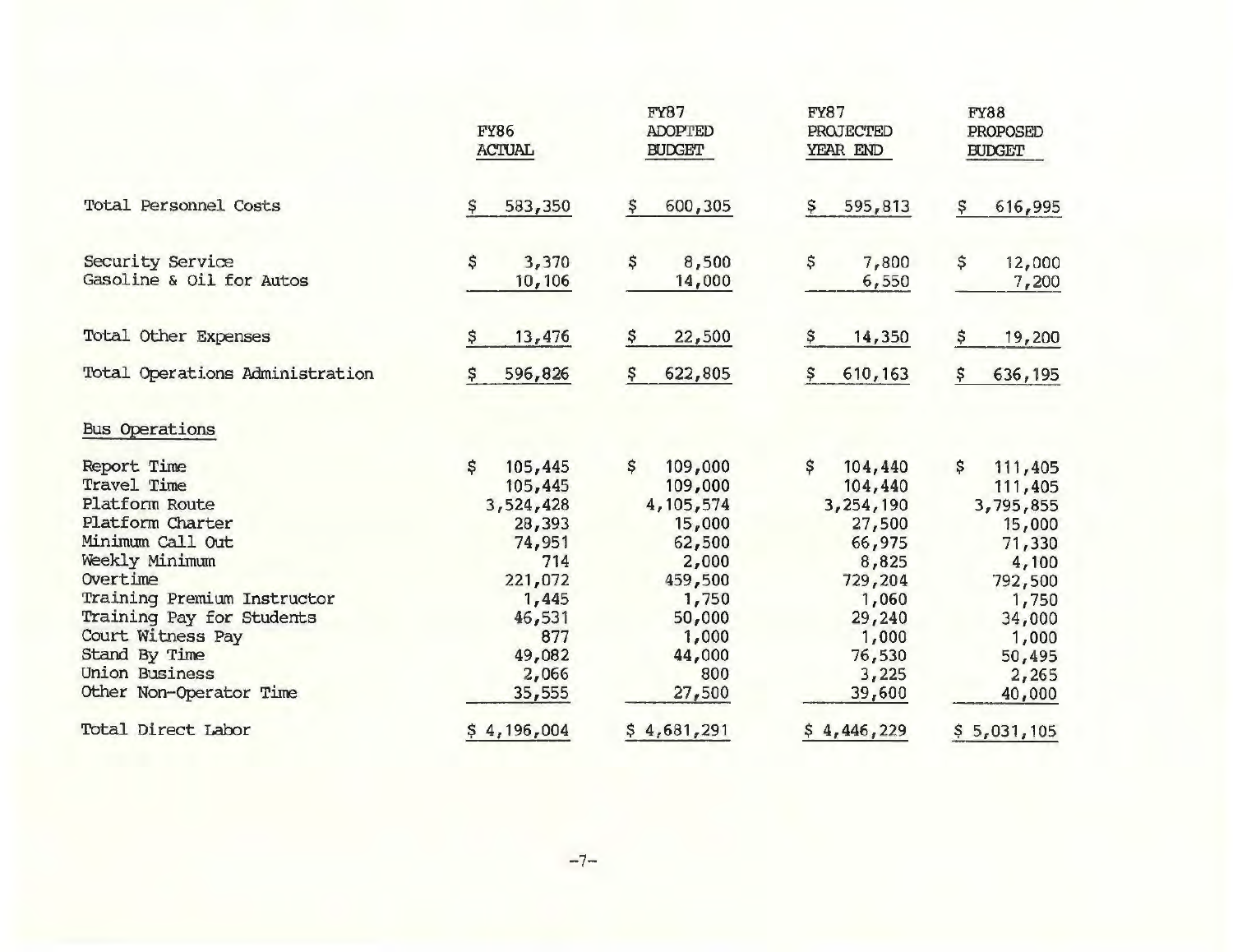|                                | <b>FY86</b><br><b>ACTUAL</b> | <b>FY87</b><br><b>ADOPTED</b><br><b>BUDGET</b> | <b>FY87</b><br>PROJECTED<br>YEAR END | <b>FY88</b><br>PROPOSED<br><b>BUDGET</b> |  |
|--------------------------------|------------------------------|------------------------------------------------|--------------------------------------|------------------------------------------|--|
| Social Security                | \$<br>320,659                | \$<br>339,157                                  | \$<br>342,782                        | \$<br>395, 125                           |  |
| City Pension                   | 24,803                       | 22,000                                         | 14,397                               | 11,650                                   |  |
| State Pension                  | 550,412                      | 596,787                                        | 631,076                              | 725,165                                  |  |
| Medical Insurance              | 329,660                      | 354,635                                        | 337,027                              | 354,465                                  |  |
| Life Insurance                 | 12,875                       | 13,608                                         | 13,072                               | 13,235                                   |  |
| A D & D Insurance              | 2,503                        | 2,646                                          | 2,542                                | 2,575                                    |  |
| Unemployment Compensation      | 16,377                       | 10,900                                         | 10,945                               | 17,000                                   |  |
| Worker's Compensation          | 179,707                      | 208,260                                        | 202,871                              | 259,400                                  |  |
| <b>Sick Leave</b>              | 116,680                      | 102,500                                        | 155,210                              | 153,850                                  |  |
| Holiday Pay                    | 169,384                      | 131,315                                        | 148,150                              | 215,180                                  |  |
| Annual Leave                   | 191,031                      | 147,725                                        | 170,230                              | 205,465                                  |  |
| Other Paid Absence             | 10,070                       | 5,000                                          | 8,810                                | 10,740                                   |  |
| Uniforms                       | 33,687                       | 42,420                                         | 41,119                               | 45,360                                   |  |
| Service Award & Other Fringes  | 28,290                       | 2,000                                          | 7,699                                | $-0-$                                    |  |
| Total Fringe Benefits          | \$1,986,139                  | \$1,978,953                                    | \$2,085,930                          | \$2,409,210                              |  |
| Total Personnel Cost           | \$6,182,142                  | \$6,660,244                                    | \$6,532,159                          | \$7,440,315                              |  |
| <b>Fuel for Buses</b>          | \$1,274,925                  | \$1,385,235                                    | \$<br>962,000                        | \$1,245,855                              |  |
| Oil & Lubricants for Buses     | 77,935                       | 96,000                                         | 70,500                               | 71,500                                   |  |
| Tires for Buses                | 171,854                      | 191,870                                        | 188,500                              | 235,300                                  |  |
| Minor Equipment for Operations | 4,747                        | 2,500                                          | 2,500                                | 2,500                                    |  |
| Diesel Excise Tax - Net        | 94,370                       | 96,197                                         | 92,600                               | 100,655                                  |  |
| X-Town Tolls, Stadium Parking  | 10,765                       | 11,400                                         | 9,650                                | 10,000                                   |  |
| Total Other Expenses           | \$1,634,596                  | \$1,783,202                                    | \$1,325,750                          | \$1,665,810                              |  |
| Total Bus Operations           | \$7,816,738                  | \$8,443,446                                    | \$7,857,909                          | \$9,106,125                              |  |
| Total Operations Division      | \$8,413,564                  | \$9,066,251                                    | \$8,468,072                          | \$9,742,320                              |  |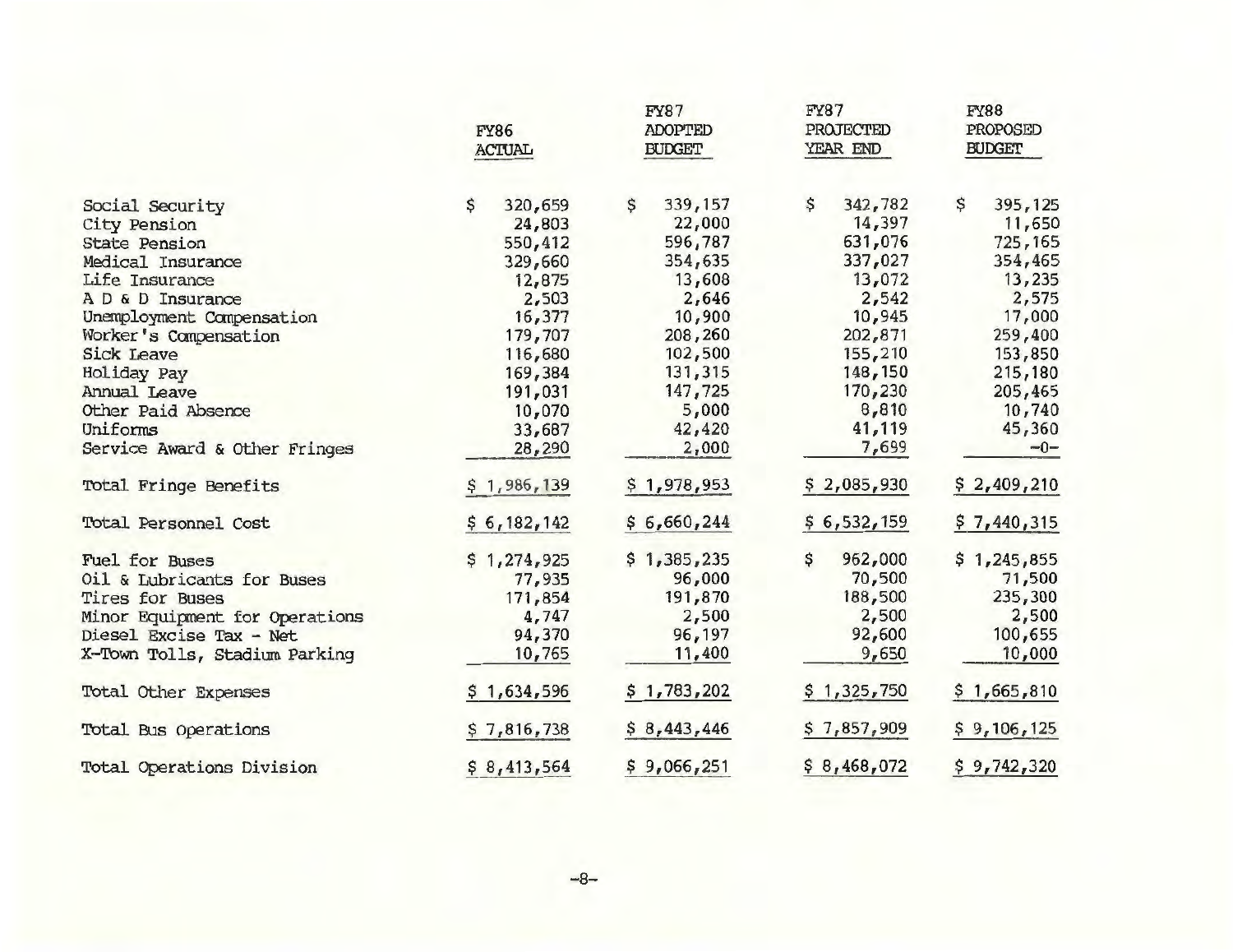|                                                                                                                                                                                                             | FY86<br><b>ACTUAL</b>                                                                           | <b>FY87</b><br><b>ADOPTED</b><br><b>BUDGET</b>                                                  |                                                                                               | <b>FY88</b><br>PROPOSED<br><b>BUDGET</b>                                                             |  |
|-------------------------------------------------------------------------------------------------------------------------------------------------------------------------------------------------------------|-------------------------------------------------------------------------------------------------|-------------------------------------------------------------------------------------------------|-----------------------------------------------------------------------------------------------|------------------------------------------------------------------------------------------------------|--|
| MAINTENANCE DIVISION:                                                                                                                                                                                       |                                                                                                 |                                                                                                 |                                                                                               |                                                                                                      |  |
| Maintenance Administration:                                                                                                                                                                                 |                                                                                                 |                                                                                                 |                                                                                               |                                                                                                      |  |
| Salaries<br>Overtime                                                                                                                                                                                        | 108,863<br>\$<br>2,121                                                                          | 119,429<br>\$<br>5,000                                                                          | \$<br>118,417<br>4,931                                                                        | \$<br>140,240<br>1,000                                                                               |  |
| Total Direct Labor                                                                                                                                                                                          | 110,984                                                                                         | 124,429<br>Ş                                                                                    | \$<br>123,348                                                                                 | \$<br>141,240                                                                                        |  |
| Social Security<br><b>State Pension</b><br>Medical Insurance<br>Life Insurance<br>A D & D Insurance<br>Worker's Compensation<br>Sick Leave<br>Holiday Pay<br>Annual Leave<br>Other Paid Absence<br>Uniforms | \$<br>8,385<br>14,393<br>9,271<br>491<br>95<br>3,185<br>1,373<br>3,992<br>4,751<br>$-0-$<br>370 | \$<br>9,382<br>17,816<br>10,622<br>513<br>100<br>5,678<br>2,350<br>4,250<br>4,435<br>750<br>480 | \$<br>9,528<br>17,536<br>9,815<br>491<br>96<br>564<br>1,390<br>4,725<br>2,530<br>$-0-$<br>440 | \$<br>10,990<br>20,200<br>12,650<br>595<br>115<br>720<br>1,750<br>5,285<br>4,685<br>750<br>\$<br>700 |  |
| Total Fringe Benefits                                                                                                                                                                                       | 46,306                                                                                          | 56,376<br>\$                                                                                    | 47,115                                                                                        | 58,440<br>Ş                                                                                          |  |
| Total Personnel Costs                                                                                                                                                                                       | 157,290<br>\$                                                                                   | 180,805<br>\$                                                                                   | 170,463<br>s                                                                                  | \$<br>199,680                                                                                        |  |
| Total Maintenance Administration                                                                                                                                                                            | 157,290<br>\$                                                                                   | \$<br>180,805                                                                                   | 170,463<br>\$                                                                                 | 199,680<br>\$                                                                                        |  |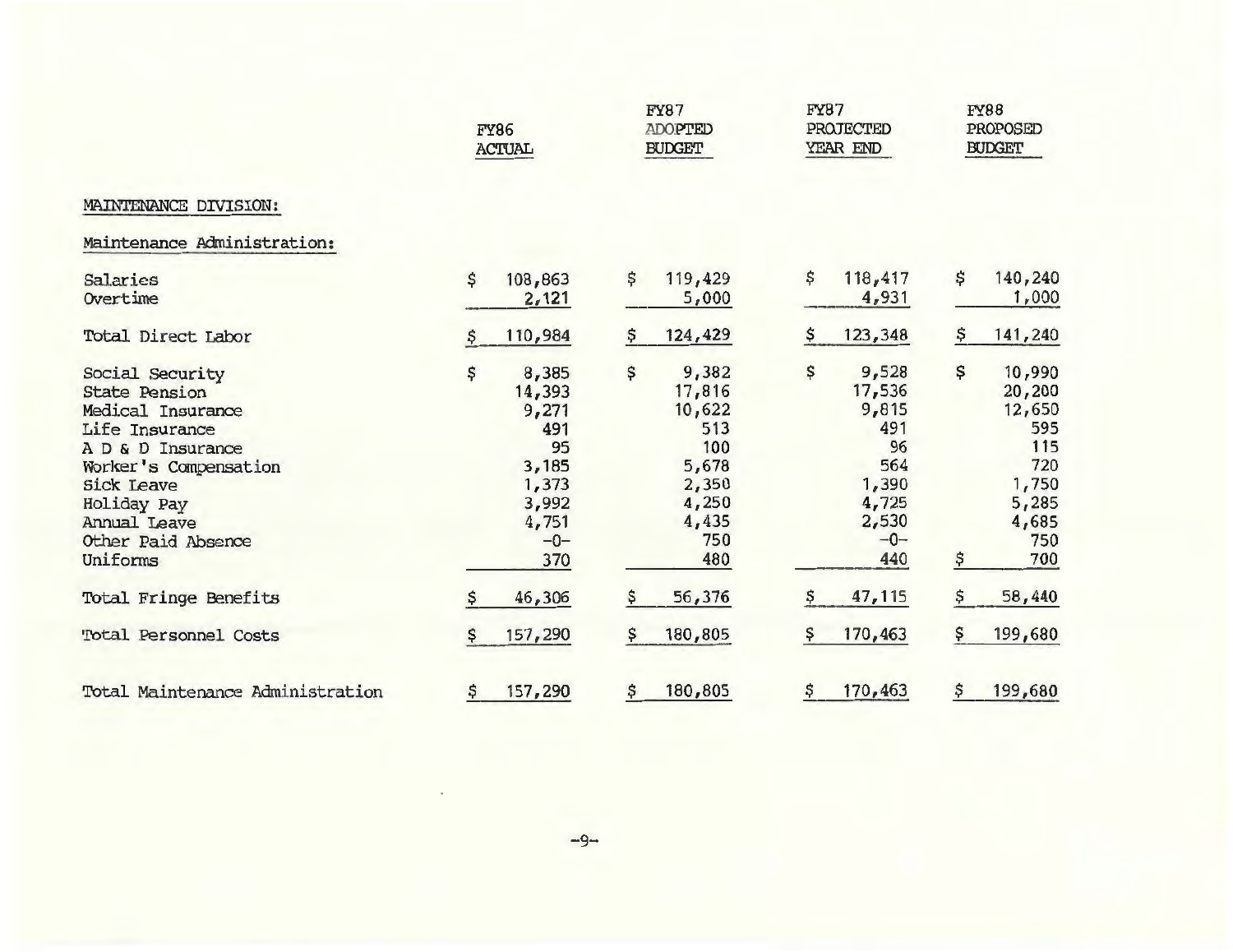|                                 | <b>FY86</b><br><b>ACTUAL</b> |          | <b>FY87</b><br><b>ADOPTED</b><br><b>BUDGET</b> |         | <b>FY87</b><br><b>PROJECTED</b><br>YEAR END |         | <b>FY88</b><br>PROPOSED<br><b>BUDGET</b> |          |
|---------------------------------|------------------------------|----------|------------------------------------------------|---------|---------------------------------------------|---------|------------------------------------------|----------|
| Service and Cleaning Attendants |                              |          |                                                |         |                                             |         |                                          |          |
| Salaries                        | \$                           | 239,259  | \$                                             | 258,758 | \$                                          | 253,162 | \$                                       | 257,420  |
| Overtime                        |                              | 5,936    |                                                | 19,600  |                                             | 13,669  |                                          | 16,200   |
| Total Direct Labor              |                              | 245, 195 | Ş                                              | 278,358 |                                             | 266,831 | \$                                       | 273,620  |
| Social Security                 | \$                           | 18,549   | \$                                             | 21,158  | \$                                          | 20,084  |                                          | 20,865   |
| City Pension                    |                              | 1,478    |                                                | 1,600   |                                             | 922     |                                          | 910      |
| <b>State Pension</b>            |                              | 31,843   |                                                | 37,912  |                                             | 36,971  |                                          | 38,350   |
| Medical Insurance               |                              | 19,159   |                                                | 23,293  |                                             | 22,649  |                                          | 23,785   |
| Life Insurance                  |                              | 961      |                                                | 1,134   |                                             | 1,049   |                                          | 1,030    |
| A D & D Insurance               |                              | 187      |                                                | 221     |                                             | 204     |                                          | 200      |
| Unemployment Compensation       |                              | 133      |                                                | $-0-$   |                                             | $-0-$   |                                          | 500      |
| Worker's Compensation           |                              | 20,422   |                                                | 15,350  |                                             | 15,216  |                                          | 20,470   |
| <b>Sick Leave</b>               |                              | 6,281    |                                                | 6,200   |                                             | 7,255   |                                          | 7,245    |
| Holiday Pay                     |                              | 9,188    |                                                | 9,000   |                                             | 9,215   |                                          | 9,925    |
| Annual Leave                    |                              | 11,785   |                                                | 7,850   |                                             | 9,970   |                                          | 11,730   |
| Other Paid Absence              |                              | 317      |                                                | 500     |                                             | 260     |                                          | 315      |
| Uniforms                        |                              | 6,282    |                                                | 6,589   |                                             | 6,529   |                                          | 7,860    |
| Service Awards & Other Fringes  |                              | 1,417    |                                                | $-0-$   |                                             | 250     |                                          | $-0-$    |
| Total Fringe Benefits           | s                            | 128,002  | \$                                             | 130,807 | \$                                          | 130,574 | \$.                                      | 143, 185 |
| Total Personnel Costs           |                              | 373,197  | \$                                             | 409,165 | \$                                          | 397,405 | \$                                       | 416,805  |
| Total Service & Cleaning        |                              | 373, 197 | \$                                             | 409,165 | \$                                          | 397,405 | \$                                       | 416,805  |
| Mechanics:                      |                              |          |                                                |         |                                             |         |                                          |          |
| Salaries                        | \$                           | 497,537  | \$                                             | 581,173 | \$                                          | 467,752 | \$                                       | 549,790  |
| Overtime                        |                              | 26,488   |                                                | 57,000  |                                             | 49,939  |                                          | 46,000   |
| Total Direct Labor              | \$                           | 524,025  | \$                                             | 638,173 | \$                                          | 517,691 | \$                                       | 595,790  |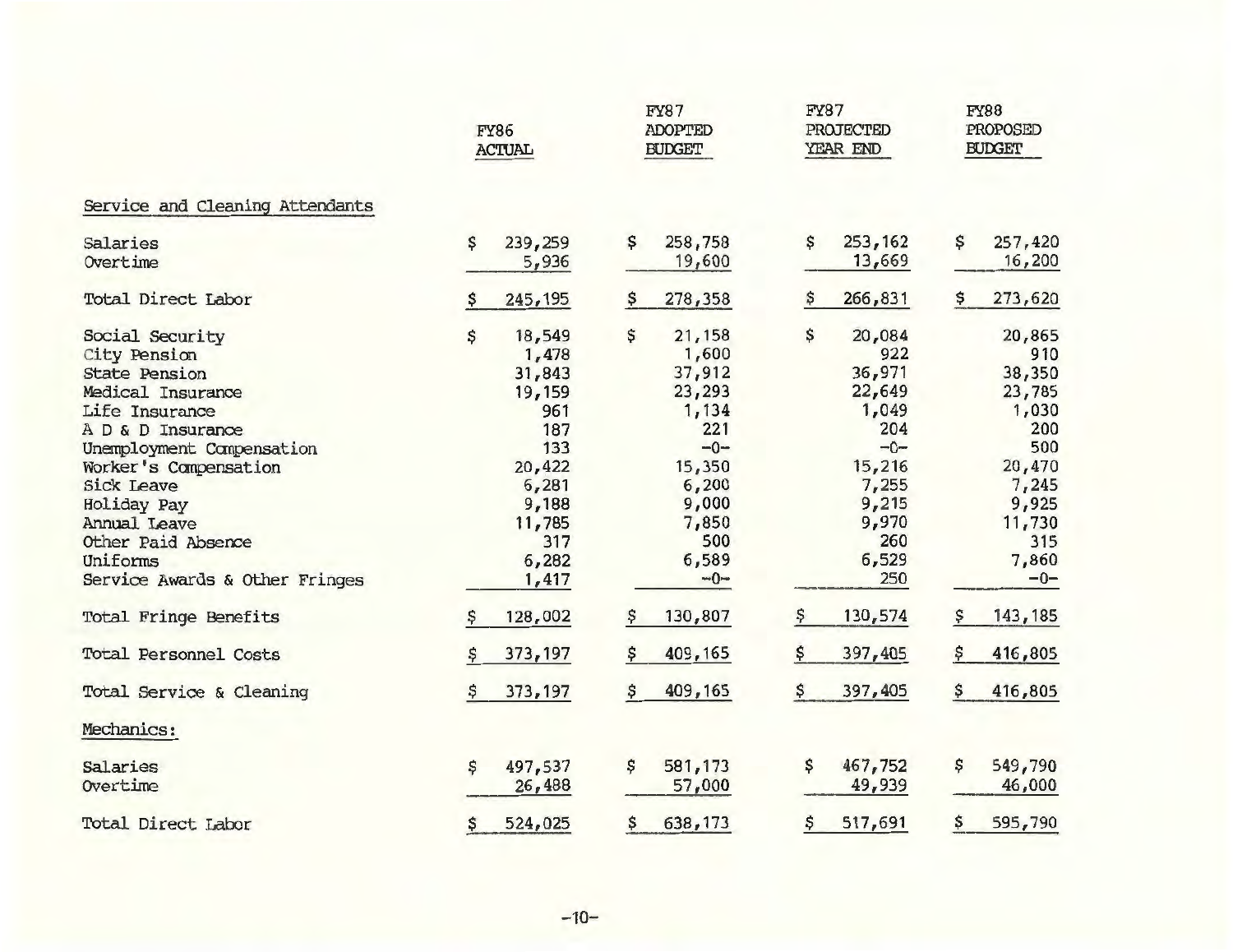|                                  | <b>FY86</b><br><b>ACTUAL</b> |             | FY87<br><b>ADOPTED</b><br><b>BUDGET</b> |             | <b>FY87</b><br>PROJECTED<br>YEAR END |             | <b>FY88</b><br>PROPOSED<br><b>BUDGET</b> |             |
|----------------------------------|------------------------------|-------------|-----------------------------------------|-------------|--------------------------------------|-------------|------------------------------------------|-------------|
| Social Security                  | \$                           | 45,454      | \$                                      | 49,789      | \$                                   | 44,560      | \$                                       | 49,070      |
| <b>State Pension</b>             |                              | 78,032      |                                         | 91,148      |                                      | 82,058      |                                          | 90,175      |
| Medical Insurance                |                              | 48,167      |                                         | 55,227      |                                      | 45,820      |                                          | 49,355      |
| Life Insurance                   |                              | 1,799       |                                         | 2,037       |                                      | 1,688       |                                          | 1,850       |
| A D & D Insurance                |                              | 350         |                                         | 397         |                                      | 329         |                                          | 360         |
| Unemployment Compensation        |                              | $-0-$       |                                         | 800         |                                      | 500         |                                          | 500         |
| Worker's Compensation            |                              | 47,872      |                                         | 50,149      |                                      | 33,530      |                                          | 46,965      |
| Sick Leave                       |                              | 20,027      |                                         | 15,000      |                                      | 32, 135     |                                          | 31,205      |
| Holiday Pay                      |                              | 22,618      |                                         | 19,670      |                                      | 16,040      |                                          | 22,165      |
| Annual Leave                     |                              | 29,669      |                                         | 21,500      |                                      | 29,265      |                                          | 35,470      |
| Other Paid Absence               |                              | 2,152       |                                         | 2,000       |                                      | 545         |                                          | 1,650       |
| Uniforms                         |                              | 10,863      |                                         | 11,844      |                                      | 11,286      |                                          | 11,450      |
| Service Awards                   |                              | 7,219       |                                         | $-0-$       |                                      | 3,814       |                                          | $-0-$       |
| Total Fringe Benefits            |                              | 314,222     | Ş                                       | 319,561     |                                      | 301,570     | \$.                                      | 340,215     |
| Total Personnel Costs            |                              | 838,247     |                                         | 957,734     |                                      | 819,261     | \$                                       | 936,005     |
| Outside Bus Maintenance          | \$                           | 14,043      | \$                                      | 17,500      | \$                                   | 7,500       | \$                                       | 17,000      |
| Shop Equipment Maintenance       |                              | 6,765       |                                         | 7,500       |                                      | 7,500       |                                          | 23,000      |
| Electronic Equipment Maintenance |                              | 65          |                                         | 1,750       |                                      | 1,000       |                                          | 750         |
| Outside Auto & Truck Repair      |                              | 1,380       |                                         | 3,250       |                                      | 3,250       | \$.                                      | 6,000       |
| Total Outside Services           | \$                           | 22, 253     | \$                                      | 30,000      |                                      | 19,250      | \$                                       | 46,750      |
| Diesel & Gas for Shop Use        | \$                           | 9,814       | \$                                      | 16,750      | \$                                   | 6,585       | \$                                       | 7,000       |
| Tires for Autos & Trucks         |                              | 999         |                                         | 1,500       |                                      | 750         |                                          | 1,500       |
| Repair Parts for Buses           |                              | 761,198     |                                         | 700,500     |                                      | 725,000     |                                          | 660,500     |
| Tools, Equipment & Shop Supplies |                              | 31,875      |                                         | 36,700      |                                      | 31,500      |                                          | 36,700      |
| Chemicals & Cleaners             |                              | 28,550      |                                         | 32,100      |                                      | 25,500      |                                          | 24,000      |
| Repair Parts for Autos & Trucks  |                              | 7,123       |                                         | 7,450       |                                      | 6,500       | \$                                       | 2,500       |
| Total Other Expenses             |                              | 839,559     |                                         | 795,000     |                                      | 795,835     | \$.                                      | 732,200     |
| Total Mechanics                  |                              | \$1,700,059 |                                         | \$1,782,734 |                                      | \$1,634,346 |                                          | \$1,714,955 |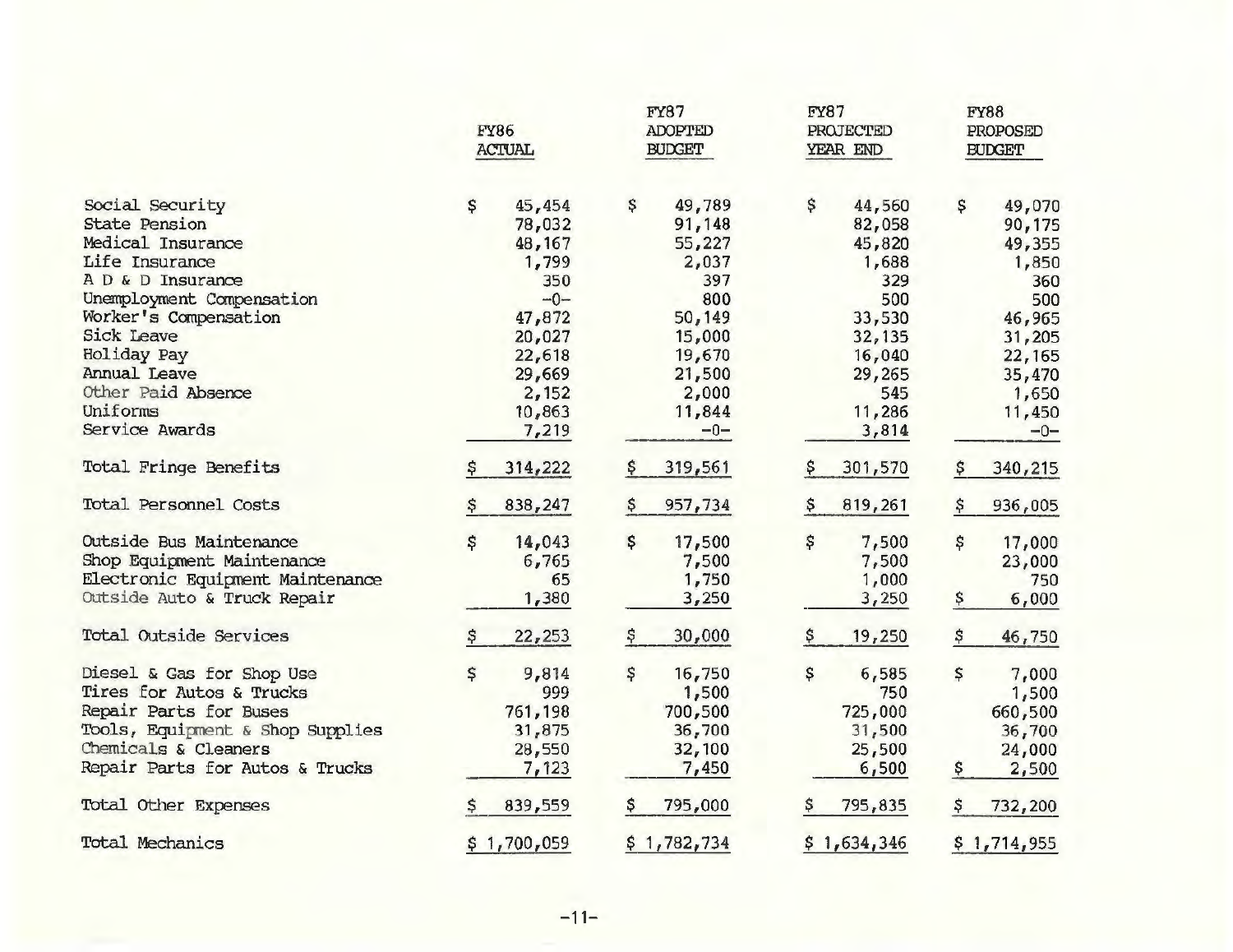|                                                                                                                                                                                                                                        | FY86<br><b>ACTUAL</b>                                                                                  |                                                                                                           | FY87<br>PROJECTED<br>YEAR END                                                                          | <b>FY88</b><br>PROPOSED<br><b>BUDGET</b>                                                                  |  |
|----------------------------------------------------------------------------------------------------------------------------------------------------------------------------------------------------------------------------------------|--------------------------------------------------------------------------------------------------------|-----------------------------------------------------------------------------------------------------------|--------------------------------------------------------------------------------------------------------|-----------------------------------------------------------------------------------------------------------|--|
| Paint and Body Shop:                                                                                                                                                                                                                   |                                                                                                        |                                                                                                           |                                                                                                        |                                                                                                           |  |
| Salaries<br>Overtime                                                                                                                                                                                                                   | \$<br>85,886<br>4,511                                                                                  | \$<br>99,540<br>7,500                                                                                     | \$<br>87,472<br>1,680                                                                                  | \$<br>95,640<br>3,600                                                                                     |  |
| Total Direct Labor                                                                                                                                                                                                                     | 90,397                                                                                                 | \$<br>107,040                                                                                             | \$<br>89,152                                                                                           | \$.<br>99,240                                                                                             |  |
| Social Security<br>State Pension<br>Medical Insurance<br>Life Insurance<br>A D & D Insurance<br>Worker's Compensation<br>Sick Leave<br>Holiday Pay<br>Annual Leave<br>Other Paid Absence<br>Uniforms<br>Service Awards & Other Fringes | \$<br>7,546<br>12,953<br>8,718<br>283<br>55<br>7,514<br>4,021<br>3,607<br>5,879<br>637<br>1,508<br>682 | \$<br>8,077<br>15,479<br>10,291<br>324<br>64<br>9,107<br>3,300<br>3,410<br>4,260<br>250<br>2,031<br>$-0-$ | \$<br>7,364<br>13,554<br>9,540<br>297<br>58<br>6,199<br>5,740<br>3,175<br>3,570<br>390<br>2,215<br>824 | \$<br>8,220<br>15,100<br>10,335<br>325<br>65<br>7,960<br>5,645<br>3,855<br>5,575<br>605<br>2,015<br>$-0-$ |  |
| Total Fringe Benefits                                                                                                                                                                                                                  | 53,403                                                                                                 | \$                                                                                                        | \$                                                                                                     | \$                                                                                                        |  |
|                                                                                                                                                                                                                                        | S.                                                                                                     | 56,593                                                                                                    | 52,926                                                                                                 | 59,700                                                                                                    |  |
| Total Personnel Costs                                                                                                                                                                                                                  | 143,800                                                                                                | \$.                                                                                                       | \$                                                                                                     | \$                                                                                                        |  |
|                                                                                                                                                                                                                                        | \$.                                                                                                    | 163,633                                                                                                   | 142,078                                                                                                | 158,940                                                                                                   |  |
| Bus Parts for Accident Repairs                                                                                                                                                                                                         | s                                                                                                      | \$                                                                                                        | \$                                                                                                     | \$                                                                                                        |  |
|                                                                                                                                                                                                                                        | 21,976                                                                                                 | 25,000                                                                                                    | 20,000                                                                                                 | 25,000                                                                                                    |  |
| Total Other Expenses                                                                                                                                                                                                                   | Š.                                                                                                     | S.                                                                                                        | \$                                                                                                     | \$                                                                                                        |  |
|                                                                                                                                                                                                                                        | 21,976                                                                                                 | 25,000                                                                                                    | 20,000                                                                                                 | 25,000                                                                                                    |  |
| Total Paint and Body Shop                                                                                                                                                                                                              | \$                                                                                                     | \$                                                                                                        | \$                                                                                                     | \$                                                                                                        |  |
|                                                                                                                                                                                                                                        | 165,776                                                                                                | 188,633                                                                                                   | 162,078                                                                                                | 183,940                                                                                                   |  |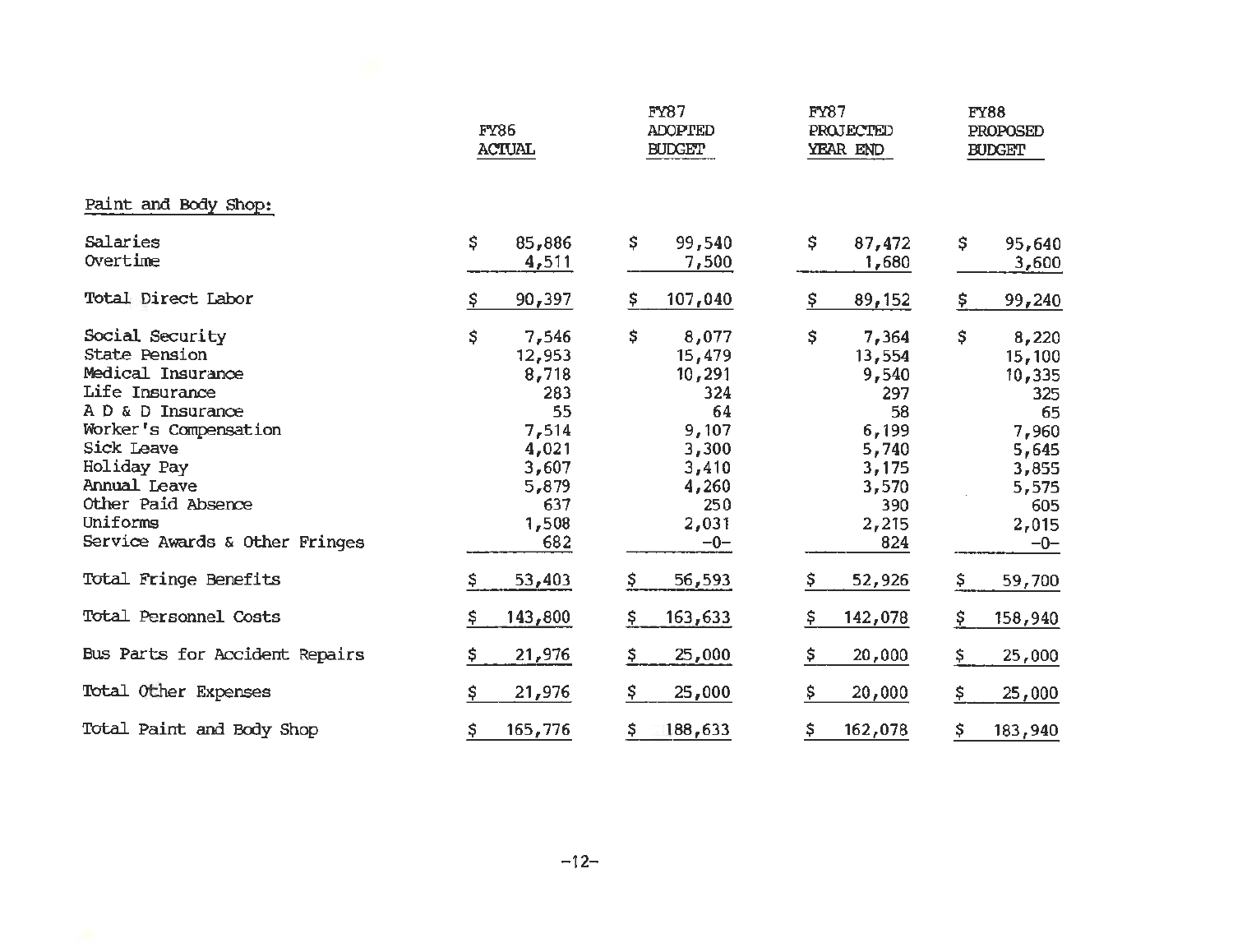|                                                                                                                                                                                                                                       | <b>FY86</b><br><b>ACTUAL</b>                                                                         | FY87<br><b>ADOPTED</b><br><b>BUDGET</b>                                                                     | FY87<br>PROJECTED<br>YEAR END                                                                            | <b>FY88</b><br>PROPOSED<br><b>BUDGET</b>                                                                 |  |
|---------------------------------------------------------------------------------------------------------------------------------------------------------------------------------------------------------------------------------------|------------------------------------------------------------------------------------------------------|-------------------------------------------------------------------------------------------------------------|----------------------------------------------------------------------------------------------------------|----------------------------------------------------------------------------------------------------------|--|
| Building Maintenance:                                                                                                                                                                                                                 |                                                                                                      |                                                                                                             |                                                                                                          |                                                                                                          |  |
| Salaries<br>Overtime                                                                                                                                                                                                                  | \$<br>79,865<br>1,621                                                                                | \$<br>130,189<br>5,500                                                                                      | \$<br>94,525<br>402                                                                                      | \$<br>113,170<br>500                                                                                     |  |
| Total Direct Labor                                                                                                                                                                                                                    | 81,486                                                                                               | 135,689<br>s                                                                                                | 94,927<br>Ş.                                                                                             | \$<br>113,670                                                                                            |  |
| Social Security<br>State Pension<br>Medical Insurance<br>Life Insurance<br>A D & D Insurance<br>Worker's Compensation<br>Sick Leave<br>Holiday Pay<br>Annual Leave<br>Other Paid Absence<br>Uniforms<br>Special Awards & Other Fringe | \$<br>6,942<br>11,920<br>8,174<br>295<br>57<br>6,306<br>1,899<br>2,640<br>4,891<br>36<br>2,627<br>80 | \$<br>10,606<br>19,417<br>15,742<br>567<br>111<br>7,976<br>2,500<br>4,395<br>5,500<br>250<br>3,384<br>$-0-$ | \$<br>7,314<br>13,508<br>9,057<br>383<br>75<br>7,045<br>2,655<br>3,065<br>3,230<br>135<br>2,680<br>$-0-$ | \$<br>9,065<br>16,660<br>8,680<br>405<br>80<br>8,865<br>3,015<br>4,375<br>5,555<br>165<br>2,195<br>$-0-$ |  |
| Total Fringes                                                                                                                                                                                                                         | 45,867<br>s                                                                                          | 70,448<br>s                                                                                                 | 49,147<br>\$                                                                                             | \$<br>59,060                                                                                             |  |
| Total Personnel Costs                                                                                                                                                                                                                 | 127,353<br>\$                                                                                        | \$<br>206, 137                                                                                              | 144,074<br>\$.                                                                                           | \$<br>172,730                                                                                            |  |
| Contracted Building &<br>Grounds Maintenance<br>Materials for Building Maintenance<br>Janitorial Supplies                                                                                                                             | \$<br>62,193<br>45,403<br>14,198                                                                     | \$<br>48,500<br>35,000<br>15,500                                                                            | \$<br>47,500<br>29,500<br>14,850                                                                         | \$<br>48,100<br>30,000<br>\$<br>15,500                                                                   |  |
| Total Other Expenses                                                                                                                                                                                                                  | 121,794                                                                                              | 99,000                                                                                                      | 91,850<br>Ş                                                                                              | \$<br>93,600                                                                                             |  |
| Total Building Maintenance                                                                                                                                                                                                            | 249, 147                                                                                             | 305,137                                                                                                     | 235,924<br>Ş.                                                                                            | 266,330<br>\$                                                                                            |  |
| Total Maintenance Division                                                                                                                                                                                                            | \$2,645,469                                                                                          | \$2,866,474                                                                                                 | \$2,600,216                                                                                              | \$2,781,710                                                                                              |  |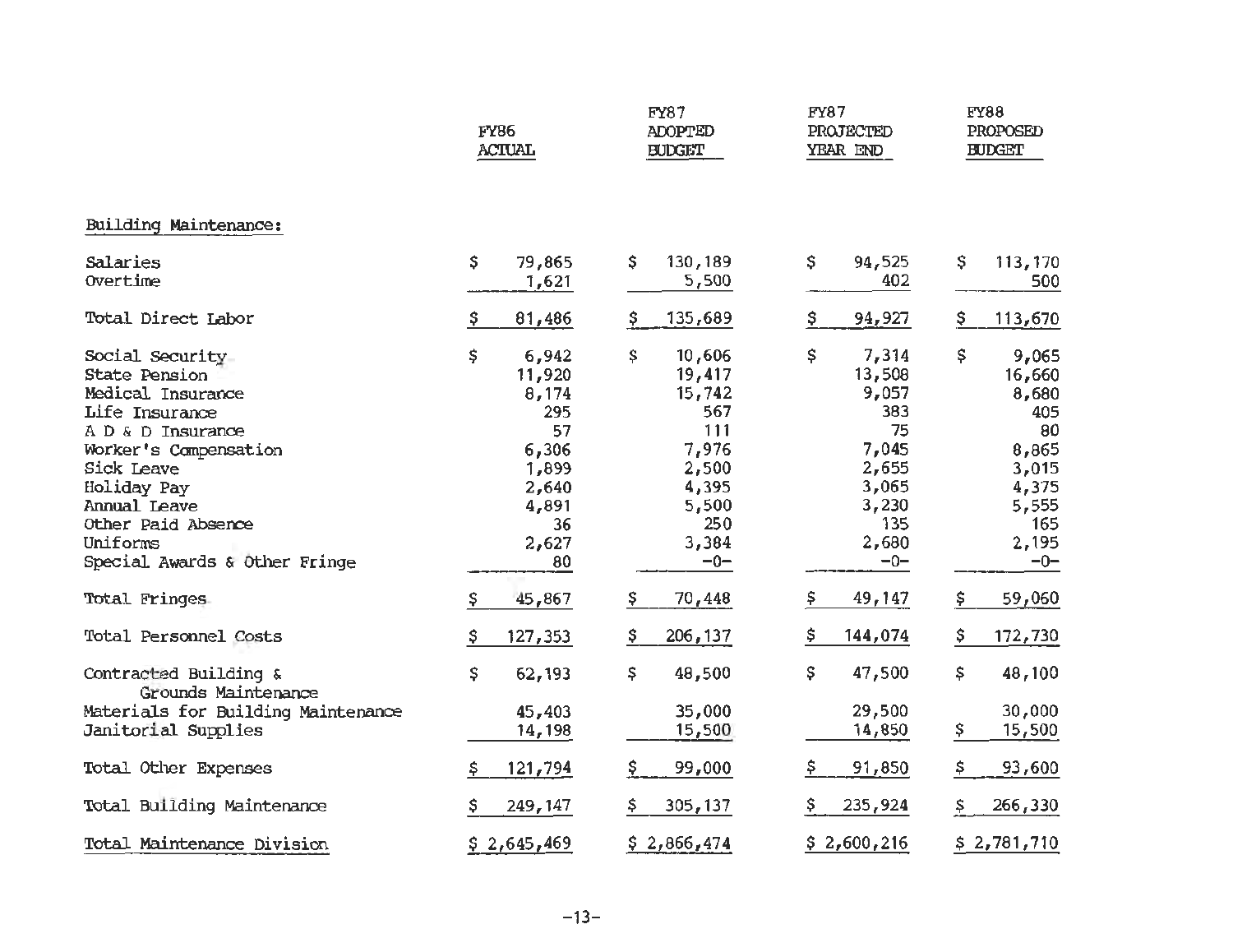|                                                                                                                                                                                                                                                                                                   |    | <b>FY86</b><br><b>ACTUAL</b>                                                                                                |    | <b>FY87</b><br><b>ADOPTED</b><br><b>BUDGET</b>                                                                               |    | <b>FY87</b><br>PROJECTED<br>YEAR END                                                                                      |     | <b>FY88</b><br>PROPOSED<br><b>BUDGET</b>                                                                                     |  |
|---------------------------------------------------------------------------------------------------------------------------------------------------------------------------------------------------------------------------------------------------------------------------------------------------|----|-----------------------------------------------------------------------------------------------------------------------------|----|------------------------------------------------------------------------------------------------------------------------------|----|---------------------------------------------------------------------------------------------------------------------------|-----|------------------------------------------------------------------------------------------------------------------------------|--|
| ADMINISTRATION DIVISION                                                                                                                                                                                                                                                                           |    |                                                                                                                             |    |                                                                                                                              |    |                                                                                                                           |     |                                                                                                                              |  |
| General Administration                                                                                                                                                                                                                                                                            |    |                                                                                                                             |    |                                                                                                                              |    |                                                                                                                           |     |                                                                                                                              |  |
| Salaries<br>Overtime                                                                                                                                                                                                                                                                              | \$ | 453,617<br>4,235                                                                                                            | \$ | 511,238<br>10,200                                                                                                            | \$ | 491,803<br>7,712                                                                                                          | \$  | 594,515<br>9,000                                                                                                             |  |
| Total Direct Labor                                                                                                                                                                                                                                                                                |    | 457,852                                                                                                                     |    | 521,438                                                                                                                      | Ş  | 499,515                                                                                                                   | \$. | 603,515                                                                                                                      |  |
| Social Security<br>City Pension<br><b>State Pension</b><br>Medical Insurance<br>Life Insurance<br>A D & D Insurance<br>Unemployment Compensation<br>Worker's Compensation<br><b>Sick Leave</b><br>Holiday Pay<br>Annual Leave<br>Other Paid Absence<br>Uniforms<br>Service Awards & Other Fringes | \$ | 32,174<br>6,780<br>55,303<br>38,289<br>2,016<br>392<br>$-0-$<br>5,835<br>7,386<br>17,613<br>25,238<br>423<br>1,635<br>1,358 | \$ | 40,680<br>5,157<br>69,353<br>41,295<br>2,106<br>411<br>2,000<br>6,709<br>11,250<br>17,814<br>18,750<br>550<br>1,175<br>$-0-$ | \$ | 34,616<br>5,317<br>65,306<br>40,161<br>2,271<br>408<br>$-0-$<br>6,481<br>14,285<br>21,790<br>31,015<br>90<br>1,125<br>400 | \$  | 42,865<br>5,145<br>78,770<br>52,160<br>2,515<br>495<br>$-0-$<br>9,245<br>13,490<br>23,085<br>35,480<br>350<br>1,520<br>$-0-$ |  |
| Total Fringes                                                                                                                                                                                                                                                                                     | S  | 194,442                                                                                                                     | s  | 217,250                                                                                                                      | s  | 223, 275                                                                                                                  | \$  | 265,120                                                                                                                      |  |
| Total Personnel Costs                                                                                                                                                                                                                                                                             | \$ | 652,294                                                                                                                     | \$ | 738,688                                                                                                                      | \$ | 722,790                                                                                                                   | \$  | 868,635                                                                                                                      |  |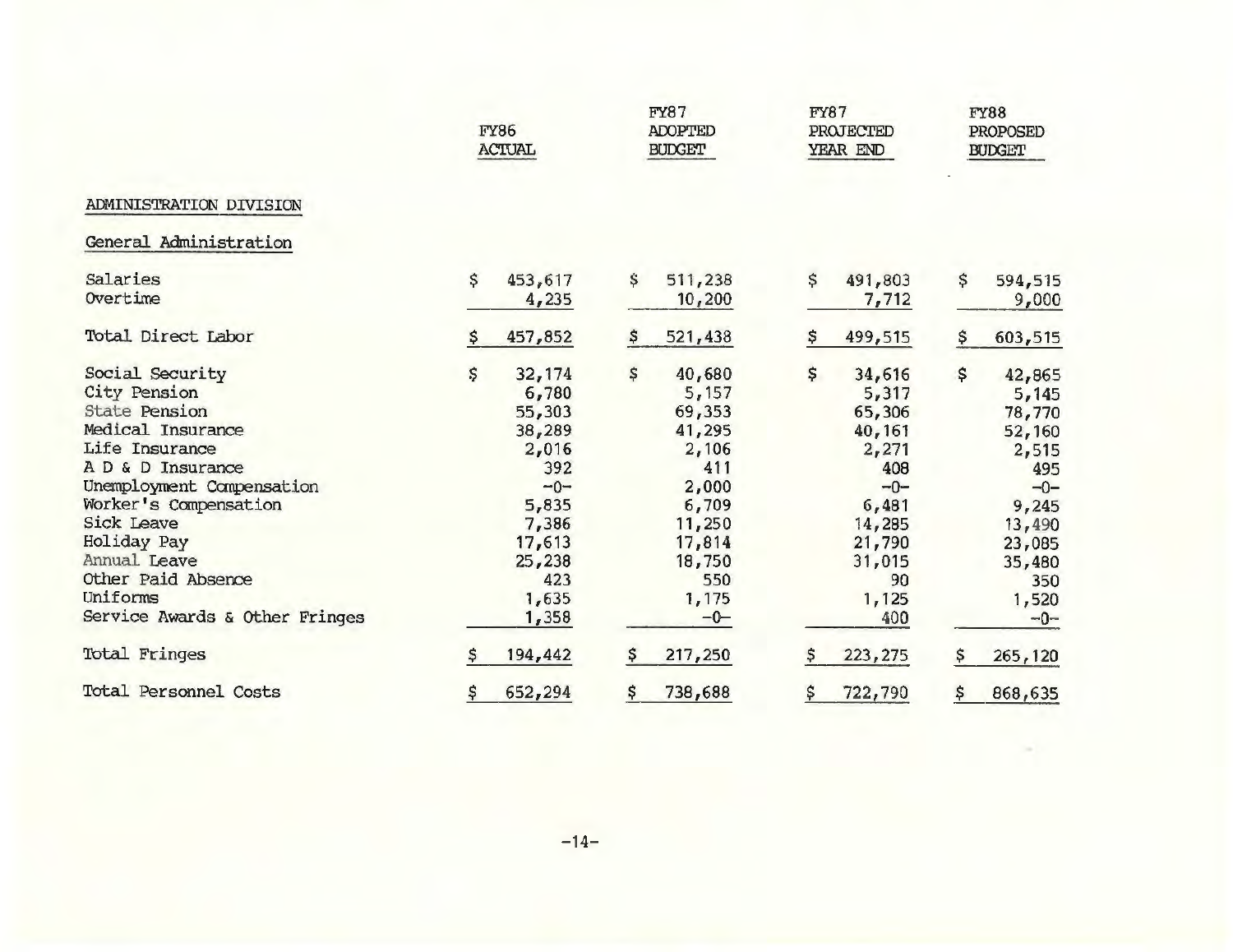|                                 | FY86<br><b>ACTUAL</b> |             | <b>FY87</b><br><b>ADOPTED</b><br><b>BUDGET</b> |             | FY87<br><b>PROJECTED</b><br>YEAR END |             | FY88<br>PROPOSED<br><b>BUDGET</b> |                |
|---------------------------------|-----------------------|-------------|------------------------------------------------|-------------|--------------------------------------|-------------|-----------------------------------|----------------|
| Auditing Fees                   | \$                    | 21,900      | \$                                             | 20,000      | \$                                   | 20,500      | \$                                | 23,000         |
| Consultant Fees                 |                       | 25,425      |                                                | 116,500     |                                      | 116,500     |                                   | 249,000        |
| Computer Software Services      |                       | 7,604       |                                                | 17,500      |                                      | 5,800       |                                   | 10,480         |
| Pre-Employment Screening Fees   |                       | 26,104      |                                                | 28,250      |                                      | 23,500      |                                   | 23,200         |
| Legal Fees - Retainer           |                       | $-0-$       |                                                | 55,000      |                                      | 55,000      |                                   | 60,000         |
| Legal Fees - Litigation         |                       | 86,194      |                                                | 10,000      |                                      | 75,000      |                                   | 40,000         |
| Printing - Office Forms         |                       | 13,776      |                                                | 17,750      |                                      | 17,750      |                                   | 17,750         |
| Counseling Services             |                       | 14,625      |                                                | 15,000      |                                      | 13,000      |                                   | 12,000         |
| Computer Hardware Maintenance   |                       | 20,132      |                                                | 15,250      |                                      | 13,000      |                                   | 15,200         |
| Office Machine Maintenance      |                       | 5,531       |                                                | 4,000       |                                      | 1,500       |                                   | 2,000<br>$-0-$ |
| Security Guard Services         |                       | 12,036      |                                                | 15,250      |                                      | 7,500       |                                   |                |
| Armored Car Services            |                       | 3,838       |                                                | 4,750       |                                      | 4,400       |                                   | 4,800          |
| Total Outside Services          |                       | 237, 165    | \$                                             | 319,250     | Ş.                                   | 353,450     | \$                                | 457,430        |
| Gas for Autos                   | \$                    | 2,933       | \$                                             | 3,500       | \$                                   | 3,615       | \$                                | 4,000          |
| Minor Equipment                 |                       | 3,719       |                                                | 3,500       |                                      | 5,000       |                                   | 3,500          |
| Office Supplies                 |                       | 26,916      |                                                | 25,000      |                                      | 19,500      |                                   | 18,000         |
| Postage                         |                       | 6,731       |                                                | 7,150       |                                      | 7,500       |                                   | 7,000          |
| Electricity                     |                       | 110,200     |                                                | 107,500     |                                      | 108,900     |                                   | 112,000        |
| Telephone                       |                       | 19,669      |                                                | 20,250      |                                      | 20,250      |                                   | 19,500         |
| Water, Sewer, Garbage           |                       | 25,401      |                                                | 29,500      |                                      | 29,750      |                                   | 31,000         |
| PD & PL Insurance               |                       | 541,422     |                                                | 100,000     |                                      | 78,750      |                                   | 85,000         |
| Transfer to Self-Insurance Fund |                       | 180,000     |                                                | 555,000     |                                      | 576,250     |                                   | 575,000        |
| Licenses & Permits              |                       | 523         |                                                | 250         |                                      | 780         |                                   | 500            |
| Dues & Subscriptions            |                       | 16,724      |                                                | 18,500      |                                      | 18,500      |                                   | 18,500         |
| Travel & Meetings               |                       | 10,763      |                                                | 10,000      |                                      | 15,000      |                                   | 12,840         |
| Technical Training Seminars     |                       | 1,883       |                                                | 4,500       |                                      | 3,500       |                                   | 4,500          |
| Director's P/R Account          |                       | 4,036       |                                                | 2,000       |                                      | 2,000       |                                   | 2,000          |
| Legal and Employment Ads        |                       | 8,173       |                                                | 7,500       |                                      | 7,500       |                                   | 7,500          |
| Tax Collector's Commission      |                       | 74,620      |                                                | 119,500     |                                      | 100,000     |                                   | 108,500        |
| Property Appraiser's Commission |                       | 120,000     |                                                | 142,000     |                                      | 131,080     |                                   | 144,340        |
| Employee Incentive Awards       |                       | 3,657       |                                                | 2,500       |                                      | 2,500       |                                   | 5,750          |
| Rentals & Leases                |                       | 13,325      |                                                | 13,400      |                                      | 6,500       |                                   | 10,440         |
| Total Other Expenses            |                       | \$1,170,695 |                                                | \$1,171,550 |                                      | \$1,136,875 |                                   | \$1,169,870    |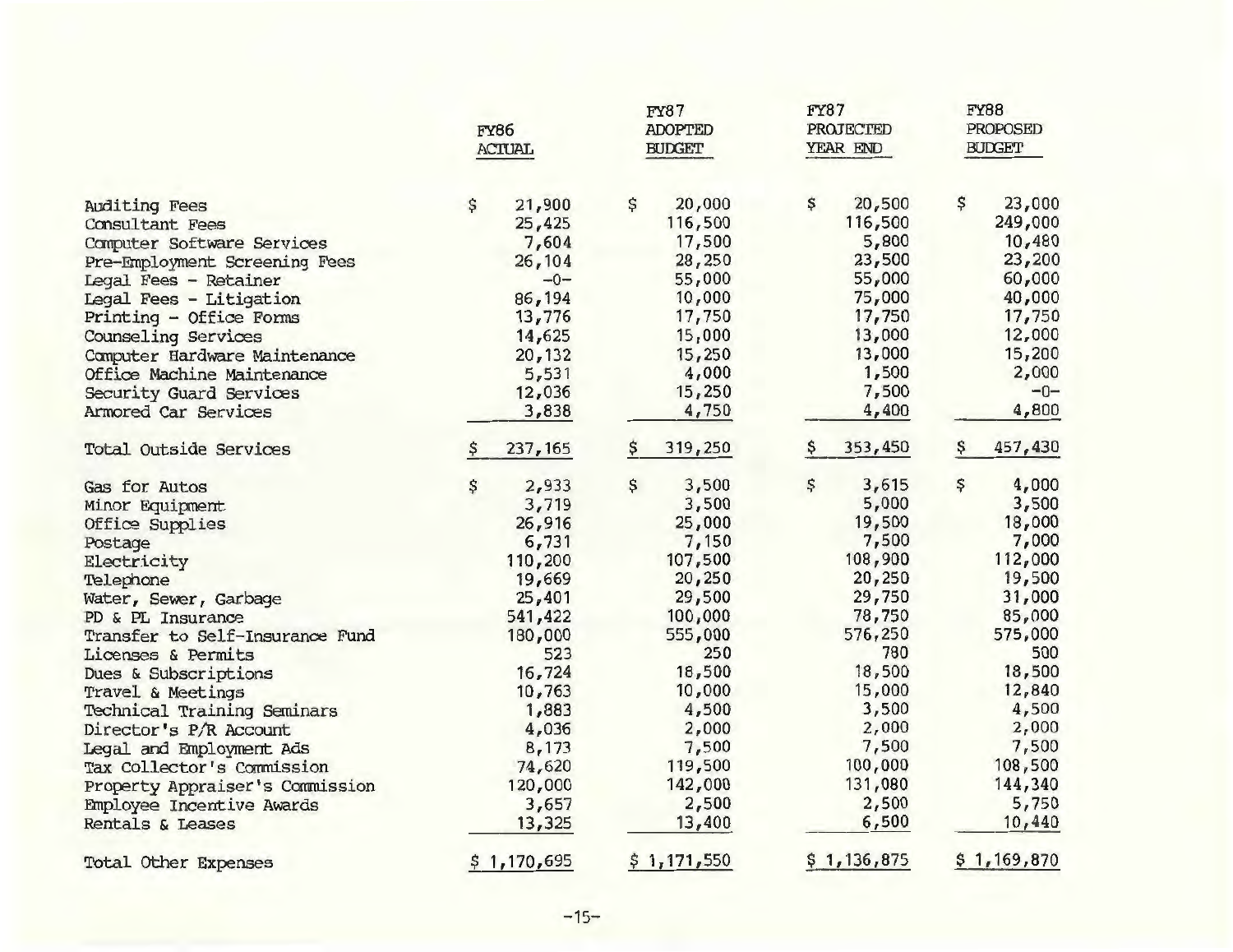|                                | <b>FY86</b><br><b>ACTUAL</b> |         | <b>FY87</b><br><b>ADOPTED</b><br><b>BUDGET</b> |         | <b>FY87</b><br><b>PROJECTED</b><br>YEAR END |         | <b>FY88</b><br>PROPOSED<br><b>BUDGET</b> |         |
|--------------------------------|------------------------------|---------|------------------------------------------------|---------|---------------------------------------------|---------|------------------------------------------|---------|
| Total General Administration   | \$2,060,154                  |         | \$2,229,488                                    |         | \$2,208,115                                 |         | \$2,495,935                              |         |
| Marketing and Information      |                              |         |                                                |         |                                             |         |                                          |         |
| Salaries                       | \$                           | 185,850 | \$                                             | 221,532 | \$                                          | 214,405 | \$                                       | 233,790 |
| Overtime                       |                              | 2,101   |                                                | 3,300   |                                             | 6,140   |                                          | 7,000   |
| Total Direct Labor             |                              | 187,951 | \$                                             | 224,832 | s                                           | 220,545 | \$                                       | 240,790 |
| Social Security                | \$                           | 14,474  | \$                                             | 17,608  | \$                                          | 16,588  | \$                                       | 18,130  |
| City Pension                   |                              | 2,561   |                                                | 2,600   |                                             | 1,085   |                                          | 1,080   |
| <b>State Pension</b>           |                              | 22,873  |                                                | 29,618  |                                             | 29,212  |                                          | 33,310  |
| Medical Insurance              |                              | 13,537  |                                                | 16, 293 |                                             | 16,327  |                                          | 19,045  |
| Life Insurance                 |                              | 828     |                                                | 945     |                                             | 875     |                                          | 905     |
| A D & D Insurance              |                              | 161     |                                                | 185     |                                             | 170     |                                          | 175     |
| Worker's Compensation          |                              | 1,148   |                                                | 381     |                                             | 1,409   |                                          | 1,995   |
| <b>Sick Leave</b>              |                              | 4,472   |                                                | 4,304   |                                             | 8,440   |                                          | 7,455   |
| Holiday Pay                    |                              | 7,647   |                                                | 8,175   |                                             | 7,930   |                                          | 9,055   |
| Annual Leave                   |                              | 7,733   |                                                | 8,700   |                                             | 11,010  |                                          | 10,950  |
| Other Paid Absence             |                              | 916     |                                                | 250     |                                             | 55      |                                          | 250     |
| Uniforms                       |                              | 120     |                                                | 120     |                                             | 120     |                                          | 360     |
| Service Awards & Other Fringes |                              | 1,250   |                                                | $-0-$   |                                             | 209     |                                          | $-0-$   |
| Total Fringe Benefits          | \$                           | 77,720  | \$                                             | 89,179  | \$                                          | 93,430  | \$                                       | 102,710 |
| <b>Total Personnel Costs</b>   |                              | 265,671 | \$                                             | 314,011 | Ş                                           | 313,975 | \$                                       | 343,500 |
| Market Research                | \$                           | 10,612  | \$                                             | 5,000   | \$                                          | 15,300  | \$                                       | $-0-$   |
| Printing Schedules             |                              | 46,346  |                                                | 50,000  |                                             | 22,000  |                                          | 40,000  |
| Printing - System Promotion    |                              | 20, 321 |                                                | 30,000  |                                             | 26,000  |                                          | 34,700  |
| Art Supplies                   |                              | 1,427   |                                                | 1,500   |                                             | 1,500   |                                          | 2,000   |
| Advertising & Promotion        |                              | 162,166 |                                                | 169,500 |                                             | 162,000 |                                          | 248,000 |
|                                |                              |         |                                                |         |                                             |         |                                          |         |
| Total Other Expenses           | \$                           | 240,872 | \$                                             | 256,000 | \$                                          | 226,800 | \$                                       | 324,700 |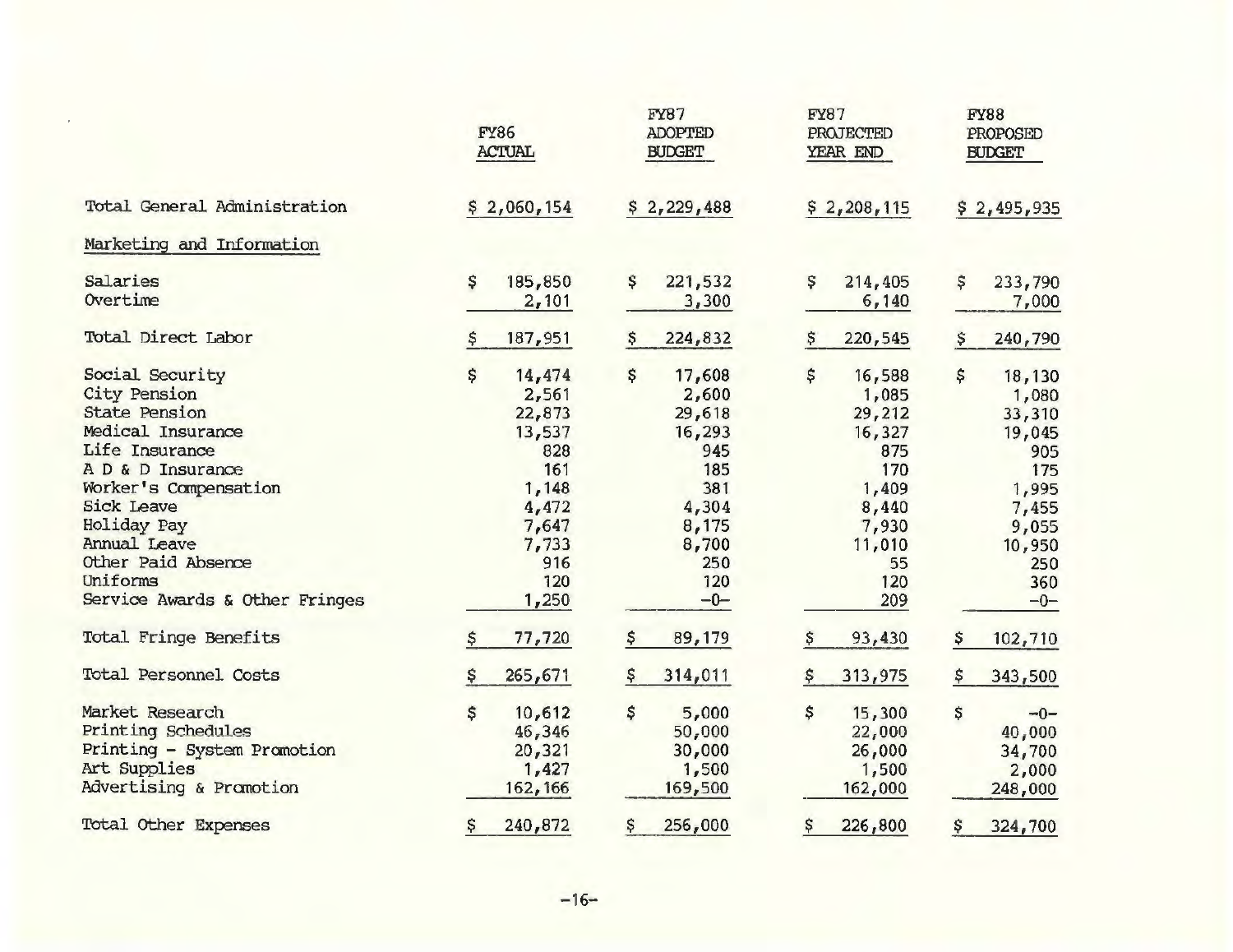|                                                                                                                                                                                                                           |              | <b>FY86</b><br><b>ACTUAL</b> |              | <b>FY87</b><br><b>ADOPTED</b><br><b>BUDGET</b>                             | <b>FY87</b>  | PROJECTED<br>YEAR END                                                     |              | <b>FY88</b><br>PROPOSED<br><b>BUDGET</b>                                  |
|---------------------------------------------------------------------------------------------------------------------------------------------------------------------------------------------------------------------------|--------------|------------------------------|--------------|----------------------------------------------------------------------------|--------------|---------------------------------------------------------------------------|--------------|---------------------------------------------------------------------------|
| Total Marketing & Information                                                                                                                                                                                             |              | 506,543                      | s            | 570,011                                                                    | Ş            | 540,775                                                                   | ş            | 668,200                                                                   |
| Total Administrative Division                                                                                                                                                                                             |              | \$2,566,697                  |              | \$2,799,499                                                                |              | \$2,753,890                                                               |              | \$3,164,135                                                               |
| Total All Divisions                                                                                                                                                                                                       | \$13,625,730 |                              | \$14,732,224 |                                                                            | \$13,822,178 |                                                                           | \$15,688,165 |                                                                           |
| UMTA INELIGIBLES                                                                                                                                                                                                          |              |                              |              |                                                                            |              |                                                                           |              |                                                                           |
| 13(c) Back Pension<br>Non-UMTA Capital<br>Tax Increment Payment                                                                                                                                                           | \$           | 87,900<br>1,954<br>38,700    | \$           | 87,900<br>7,000<br>75,000                                                  | \$           | 87,900<br>3,500<br>56,895                                                 | \$           | 144,000<br>7,500<br>74,000                                                |
| Total UMTA Ineligibles                                                                                                                                                                                                    |              | 128,554                      | Ş            | 169,900                                                                    | \$           | 148,295                                                                   | \$           | 225,500                                                                   |
| TOTAL OPERATING EXPENDITURES                                                                                                                                                                                              | \$13,754,284 |                              | \$14,902,124 |                                                                            | \$13,970,473 |                                                                           | \$15,913,665 |                                                                           |
| CAPITAL PROJECTS                                                                                                                                                                                                          |              |                              |              |                                                                            |              |                                                                           |              |                                                                           |
| Downtown Terminals & Transitway<br>20 Buses & Related Equipment<br>Maintenance Facility Expansion<br>System Support Equipment<br>Major Bus Components<br>Facility Rehabilitation & Additional Land<br>Add to 27 Bus Grant |              |                              |              | \$1,957,440<br>$-0-$<br>$-0-$<br>725,000<br>112,865<br>880,954<br>117, 135 |              | \$1,957,440<br>$-0-$<br>$-0-$<br>725,000<br>112,865<br>880,954<br>117,135 |              | \$3,488,960<br>3,020,000<br>1,500,000<br>$-0-$<br>$-0-$<br>$-0-$<br>$-0-$ |
| TOTAL CAPITAL PROJECTS                                                                                                                                                                                                    |              |                              |              | \$3,793,394                                                                |              | \$3,793,394                                                               |              | \$8,008,960                                                               |